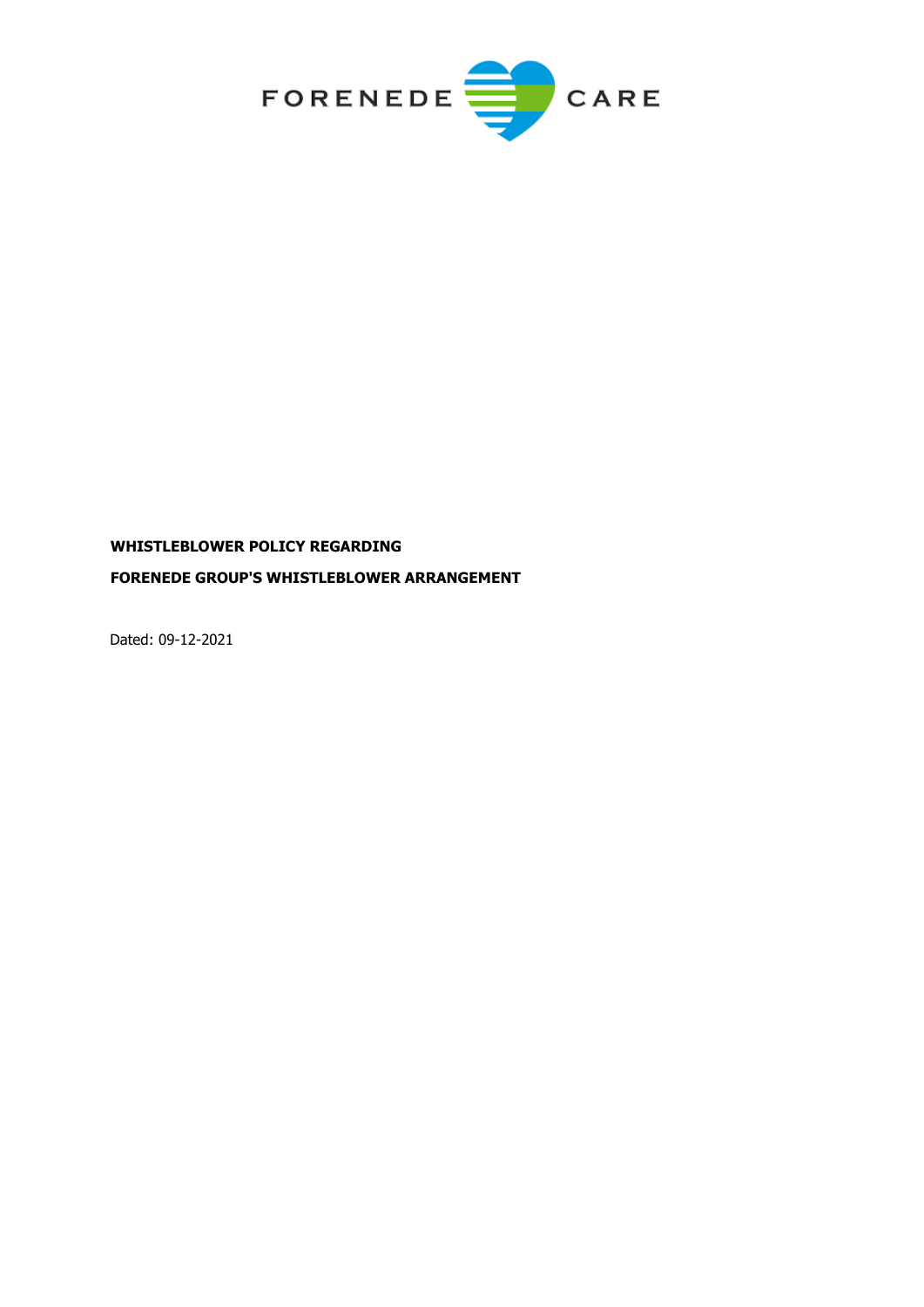

## **WHISTLEBLOWER POLICY**

## **1 INTRODUCTION AND PURPOSE**

- 1.1 This Whistleblower Policy describes the purpose of Forenede Group (hereinafter referred to as "Forenede") having introduced a Whistleblower Arrangement (hereinafter referred to as the "**Arrangement**"), how it works, who can make use of the Arrangement, and what may be reported through the Arrangement.
- 1.2 The Arrangement includes the following companies:
	- Forenede Service A/S
	- Forenede Hotelservice A/S
	- Forenede Holding A/S
	- Forenede Care A/S
	- Forenede Care Krisecentre ApS
- 1.3 The purpose of the Arrangement is to ensure that a Whistleblower, as defined in this Whistleblower Policy, can swiftly and confidentially, through a special, independent and autonomous channel, report violations or potential violations within the scope of the Danish Act on the Protection of Whistleblowers (hereinafter referred to as the "**Whistleblower Act**"), allowing an independent and autonomous whistleblower unit to assess which steps are required in this respect.
- 1.4 Pursuant to Section 9 of the Whistleblower Act, Forenede Service A/S and Forenede Care A/S are as of 17 December 2021 obliged to establish a whistleblower arrangement (hereinafter referred to as the "**Mandatory Arrangement**"), whereas it has been decided to include Forenede Hotelservice A/S, Forenede Holding A/S and Forenede Care Krisecentre ApS in the whistleblower arrangement on a voluntary basis (hereinafter referred to as the "**Voluntary Arrangement**").
- 1.5 Different rules apply depending on whether a report is subject to the Mandatory Arrangement or the Voluntary Arrangement, and therefore it is important to read this Whistleblower Policy carefully before filing a report.
- 1.6 A report only concerning Forenede Service A/S and Forenede Care A/S is subject to the Mandatory Arrangement, whereas a report only concerning Forenede Hotelservice A/S, Forenede Holding A/S and Forenede Care Krisecentre ApS are subject to the Voluntary Arrangement. If a report concerns a company within both the Mandatory and the Voluntary Arrangement, the report belongs to the Mandatory Arrangement.
- 1.7 Sections [2-](#page-1-0)[8](#page-5-0) and [10](#page-7-0)[-11](#page-7-1) of the Whistleblower Policy are applicable to both the Mandatory and the Voluntary Arrangement, whereas section [9.2](#page-5-1) only applies to reports under the Mandatory Arrangement. Section [9.3](#page-7-2) only applies to the Voluntary Arrangement.
- 1.8 Hereinafter the Mandatory Arrangement and the Voluntary Arrangement are collectively referred to as the "**Arrangement**".

# <span id="page-1-0"></span>**2 WHO CAN USE THE ARRANGEMENT?**

- <span id="page-1-1"></span>2.1 The Arrangement can be used by persons who report information on violations to which the person in question has gained access in connection with his or her work-related activities, and who belong to the following categories of persons (hereinafter referred to as "**Whistleblower**"):
	- (i) Employees
	- (ii) Self-employed persons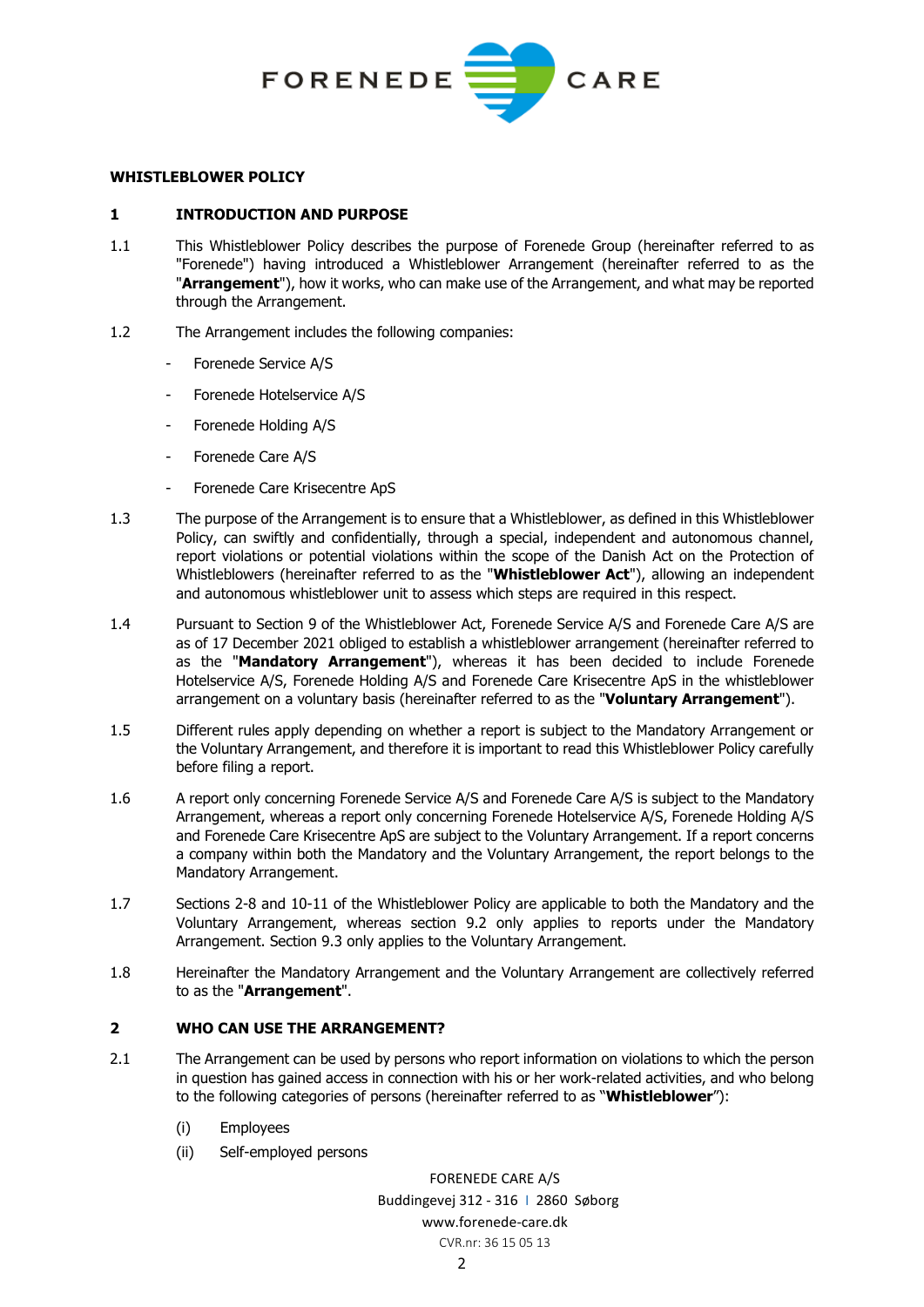

- (iii) Shareholders and members of the executive board, board of directors, or similar governing body in an undertaking.
- (iv) Volunteers
- (v) Paid or unpaid trainees
- (vi) Persons working under the supervision and management of contracting parties, subcontractors, and suppliers.
- (vii) Persons who are reporting or publishing information to which they have gained access in a work-related relationship that has ceased since then.
- (viii) Persons in work-related relationships that have not yet commenced, who report information on violations to which they have gained access during the course of the recruitment process or other pre-contractual negotiations.
- 2.2 Persons listed under section [9.2.4](#page-6-0) can also file reports under the Arrangement (for instance an intermediary assisting the Whistleblower with the reporting process in a work-related context).
- 2.3 Persons not included in the categories of persons stated in sections [2.1](#page-1-1) or [9.2.4](#page-6-0) cannot file reports under the Arrangement, but have to report through ordinary communication channels. If the conditions are otherwise fulfilled in this respect, reports can be filed through the external whistleblower system of the Danish Data Protection Agency, as described in section [10.](#page-7-0)

## **3 WHAT MAY BE REPORTED THROUGH THE ARRANGEMENT?**

- 3.1 The Arrangement is open for reports regarding violations of EU law within the scope of application of the Whistleblower Directive (see section [3.3](#page-2-0) (i)) as well as reports regarding serious offences or other serious matters (see section [3.3](#page-2-0) (ii)).
- 3.2 "Violations" means acts or omissions that
	- a) are illegal or constitute a serious offence or other serious matters comprised by section **Fejl! Henvisningskilde ikke fundet.**; or
	- b) allow circumventions of the purpose of the rules under section **Fejl! Henvisningskilde ikke fundet.**.
- <span id="page-2-0"></span>3.3 Any information may be reported, including reasonable suspicion about actual or potential violations or serious matters comprised by section **Fejl! Henvisningskilde ikke fundet.** which have occurred or most probably will occur at Forenede, as well as any attempts to cover up such violations.
- <span id="page-2-1"></span>3.4 The report must concern violations or potential violations within the scope of the Whistleblower Act, defined as acts or omissions which:
	- (i) are serious offences or other serious matters, like for instance:
		- Violation of any duty of confidentiality
		- Abuse of financial means
		- Theft
		- **Deceit**
		- **Embezzlement**
		- **Fraud**
		- **Bribery**
		- Violation of industrial safety rules

FORENEDE CARE A/S

## Buddingevej 312 - 316 I 2860 Søborg

# www.forenede-care.dk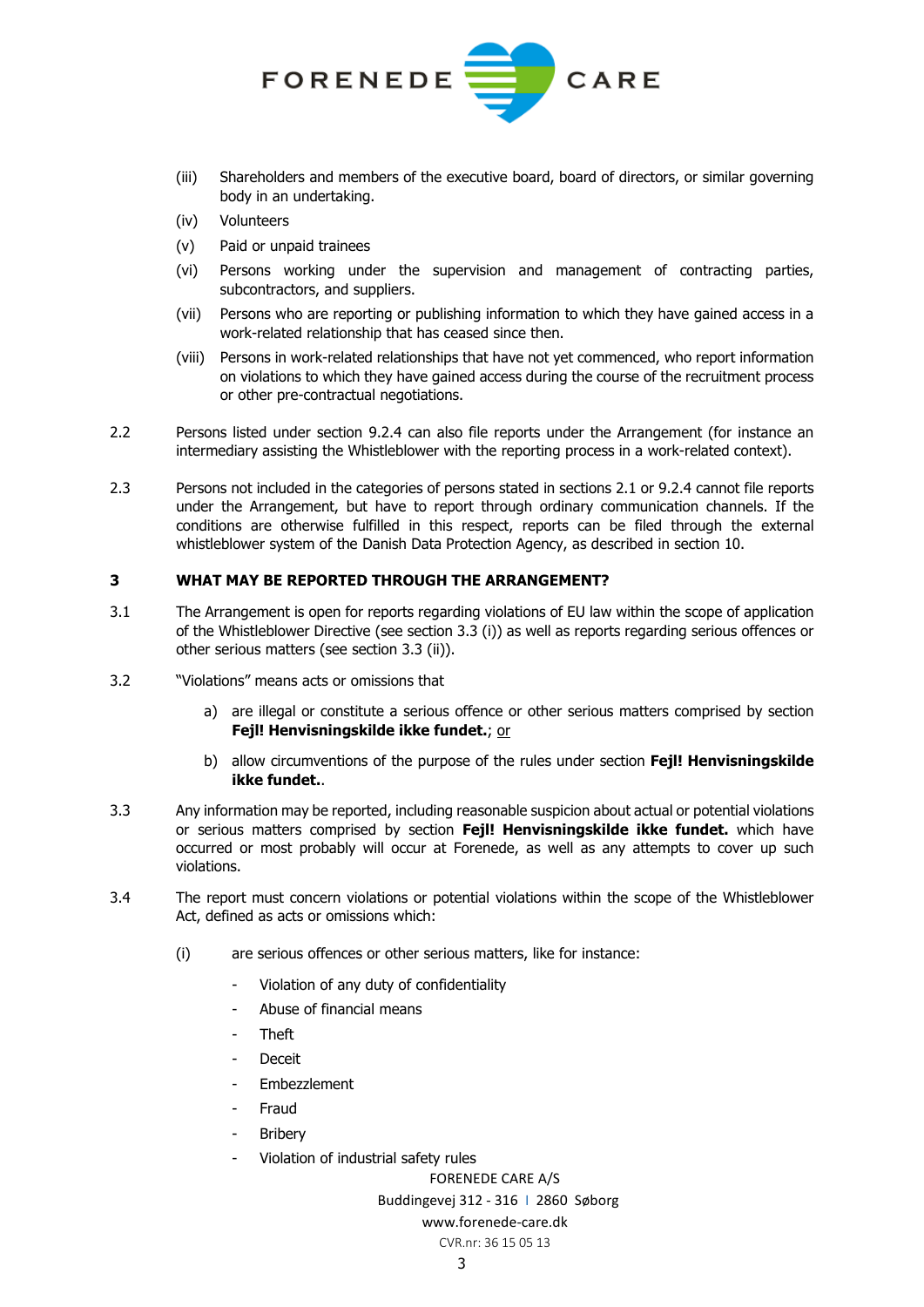

- Any form of sexual harassment
- Severe harassment, e.g. bullying, violence, and harassment due to race, political or religious affiliation.
- (ii) are illegal pursuant to EU law within a number of specific areas, including for instance:
	- Public procurement
	- Money-laundering
	- Product safety and compliance
	- Transport safety
	- Food and feed safety
	- Animal health and welfare
	- Protection of the environment
	- Public health
	- Consumer protection
	- Protection of privacy and personal data
	- Security of network and information systems.

In this connection, reference is made to this [list](https://www.plesner.com/%7E/media/plesnerdocuments/whistleblower/Whistleblower%20-%20Oversigt%20over%20implementeringslovgivning) containing information on the legislation that is covered by the Arrangement.

- 3.5 The Arrangement may only be used for reporting violations or potential violations in relation to the issues described in section [3.4](#page-2-1) that have occurred or most probably will occur in Forenede's organisation, committed for instance by employees, executive board, or members of the board of directors of Forenede**.** In connection with reports on incidents committed by Forenede, please note that such incidents may be reported although the incident cannot be attributed to an individual person but may be due to a basic systemic failure at Forenede.
- 3.6 Offences that are not comprised by the Arrangement must be reported through ordinary communication channels. If the conditions are otherwise fulfilled in this respect, reports can be filed through the external whistleblower system of the Danish Data Protection Agency, as described in section [10.](#page-7-0)

## **4 CONTENTS OF THE REPORT**

- 4.1 To facilitate further investigation of the reported issue, and to be able to identify the offence, it is important that the Whistleblower describes the offence in the best possible way. It is thus not possible to make any further investigations of a report if the report is not specified or if it only contains very general allegations without any further clarification.
- 4.2 Therefore, it is important that the Whistleblower to the utmost extent provides the following information:
	- a description of the matter;
	- the person(s) involved;
	- whether others are aware of the suspicion about the matter;
	- whether the executive board knows about the matter;
	- whether documents exist that support the matter;

#### FORENEDE CARE A/S

## Buddingevej 312 - 316 I 2860 Søborg

# www.forenede-care.dk

#### CVR.nr: 36 15 05 13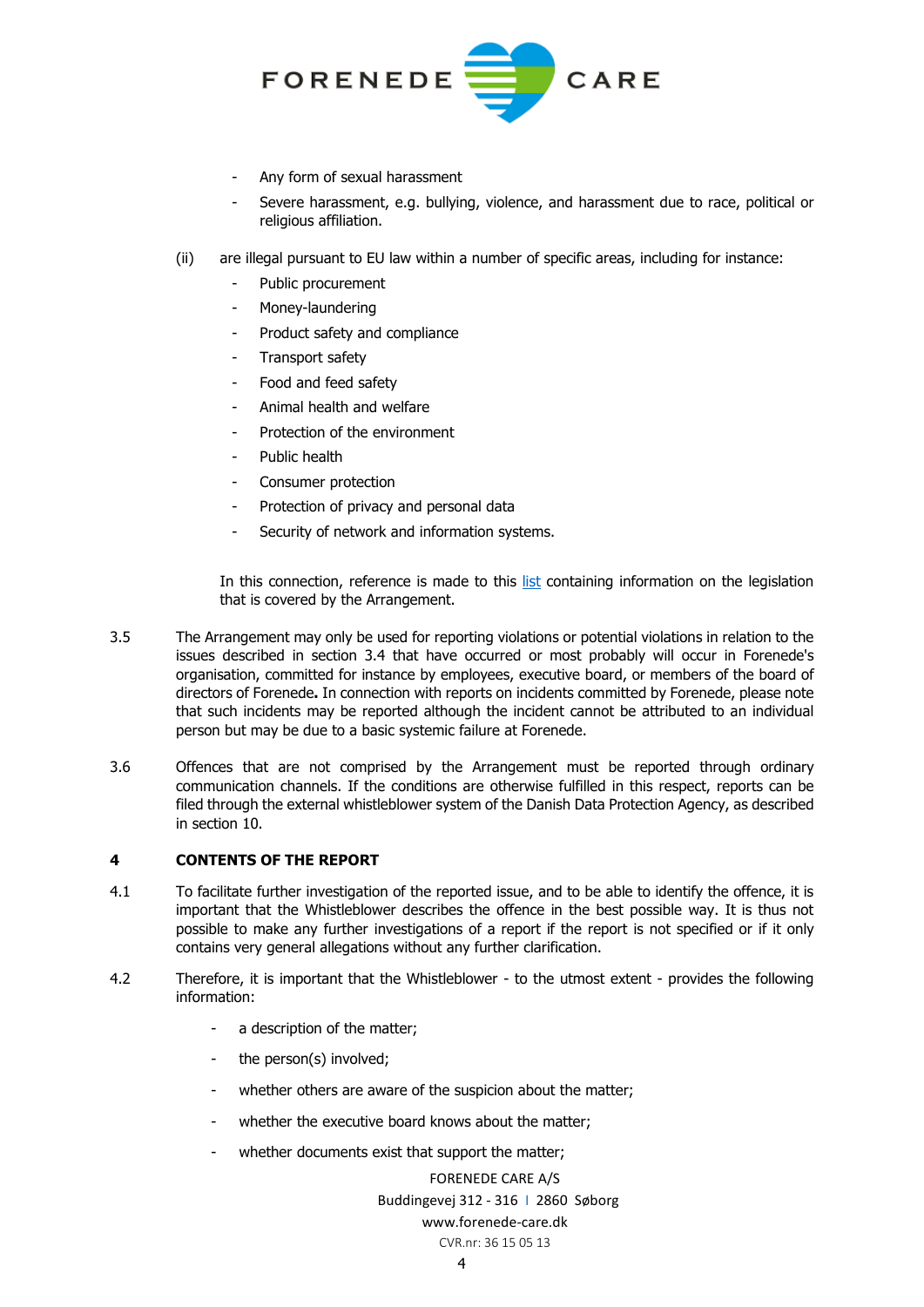

- whether and where further information may be found about the matter;
- for how long the matter has gone on; and
- whether the Whistleblower knows about any attempts to hide the offence.
- 4.3 Manifestly unfounded reports will not be investigated further.

#### **5 HOW CAN A REPORT BE SUBMITTED AND WHO IS TO RECEIVE THE REPORT?**

- <span id="page-4-0"></span>5.1 Forenede has appointed a whistleblower unit that
	- (a) will receive the reports and be in contact with the Whistleblower;
	- (b) will follow-up on the reports; and
	- (c) give feedback to the Whistleblower.
- 5.2 The whistleblower unit in charge of the tasks mentioned in section [5.1](#page-4-0) consists partly of two lawyers from Plesner Law Firm (hereinafter "**Plesner**"), and partly of an impartial group of persons at Forenede.
- <span id="page-4-2"></span>5.3 Written reports are submitted through Plesner's Whistleblower Arrangement that can be found on Forenede's website:<https://whistleblower.plesner.com/direct.aspx?c=ForenedeDK>
- 5.4 Written reports are received by two lawyers at Plesner Law Firm. Plesner will make a legal capacity assessment of the persons of the whistleblower unit who are able to process the report, after which the report will be forwarded to the relevant persons (hereinafter referred to as "**Case Managers**") at Forenede. Before forwarding the report, Plesner will assess whether the report falls within the scope of application of the Arrangement.
- 5.5 It is only possible to submit written reports under the Arrangement.
- 5.6 The whistleblower unit will treat all written reports as confidential.
- 5.7 The Case Managers appointed to receive and follow up on the reports are subject to a duty of confidentiality regarding the information contained in the reports.

## **6 ANONYMITY**

- 6.1 Forenede encourages the Whistleblower to state his or her name when submitting a report so that the Case Managers are able to ask clarifying questions and subsequently provide feedback on the further course of the investigation. However, anonymous communication between Plesner and a Whistleblower who chooses to be anonymous is possible (see section [6.4](#page-4-1) and [6.5\)](#page-5-2).
- 6.2 If the Whistleblower chooses to submit an anonymous report, it is recommended to ensure full anonymity - that the Whistleblower uses a private PC or, for instance, a PC located at a public library.
- 6.3 Plesner will make a communication module available, allowing the Whistleblower to communicate with Plesner for the purpose of providing additional information about the reported issue, which Plesner will then pass on to the Case Managers.
- <span id="page-4-1"></span>FORENEDE CARE A/S 6.4 If the Whistleblower chooses to submit an anonymous report, it is possible for the Whistleblower to communicate with Plesner through the communication module. The Whistleblower can provide additional information to Plesner through the communication module and remain anonymous. In connection with the reporting, a one-off code is generated which, in order to safeguard the anonymity, cannot be re-created. Therefore, it is **important** that the Whistleblower keeps the code and remembers to log on the communication module to communicate with the whistleblower unit.

Buddingevej 312 - 316 I 2860 Søborg www.forenede-care.dk CVR.nr: 36 15 05 13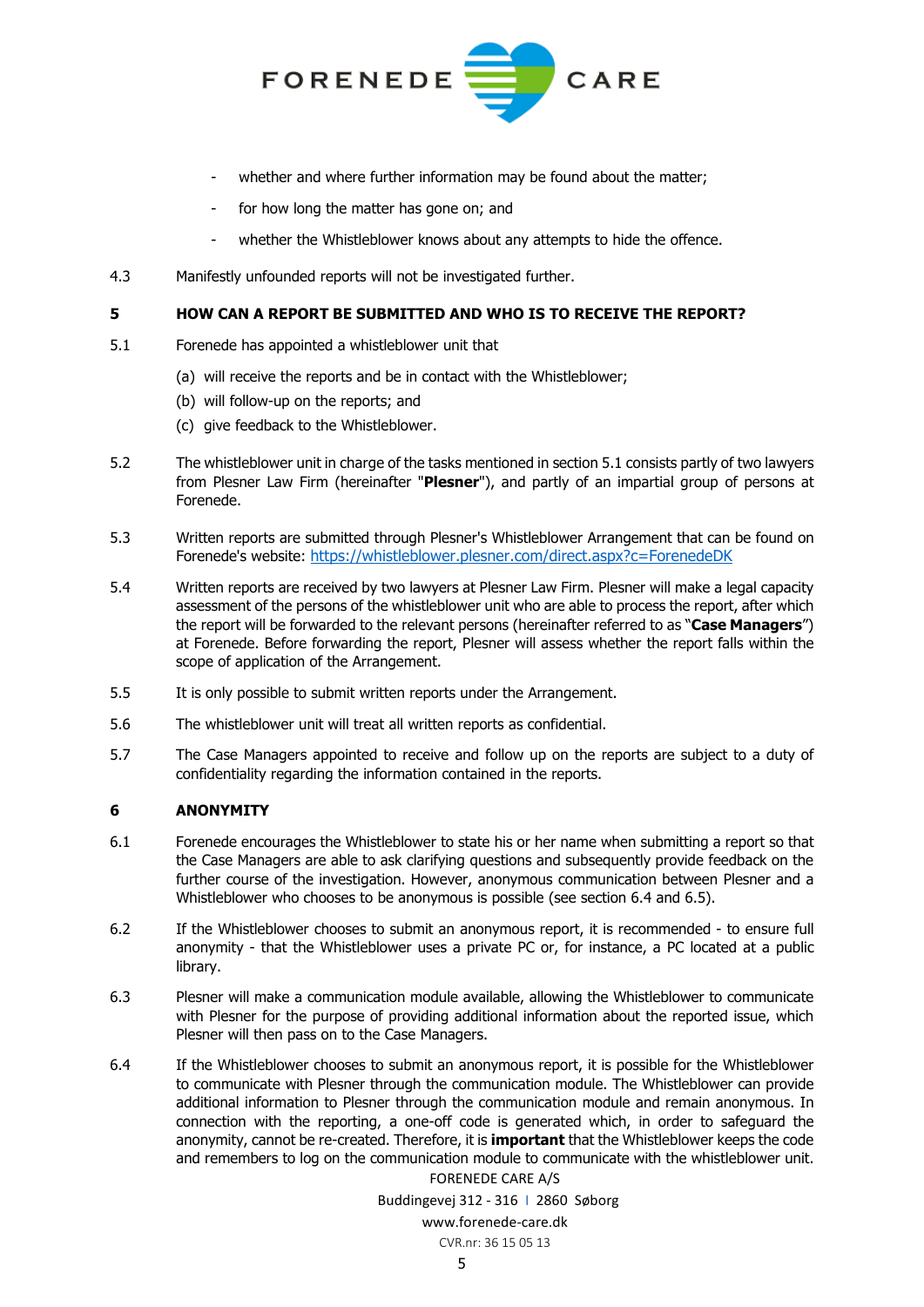

<span id="page-5-2"></span>6.5 The communication module can be accessed through the above-mentioned link under the Arrangement (see section [5.3\)](#page-4-2) to log on the communication module. If the Whistleblower chooses to be anonymous, it is important that the Whistleblower regularly enters the communication module to check whether Plesner has asked any questions. If the Whistleblower is anonymous, Plesner is not able to come into contact with the Whistleblower in any other ways, for instance to inform the Whistleblower that additional questions etc. have been submitted.

## **7 INFORMATION TO THE WHISTLEBLOWER**

- 7.1 The Whistleblower will receive:
	- an acknowledgement of receipt of the report within three (3) days of that receipt; and
	- feedback soonest possible and in principle within three (3) months from the acknowledgement of receipt of the report.
- 7.2 "Feedback" means a notification about the measures taken by Forenede to assess the correctness of the allegations made in the report and, where relevant, to counter the reported offence. The feedback provided by the whistleblower unit must, at any time, observe the rules under data protection law, which may entail limitations in relation to the contents of the feedback to the Whistleblower.
- 7.3 Depending on the circumstances, an extension of the timeframe for the feedback may be required, where necessary due to the specific circumstances of the case, in particular the nature and complexity of the report, which may require a lengthy investigation. If this is the case, the Whistleblower must be notified in this respect.

## <span id="page-5-0"></span>**8 INFORMATION TO AND PROTECTION OF THE PERSON CONCERNED**

- 8.1 After a preliminary investigation has taken place and all relevant evidence has been secured, the reported person will for instance be informed about:
	- the identity of the Case Manager(s) responsible for the investigation of the report; and
	- the issues of the report.
- 8.2 Pursuant to the Whistleblower Act, the reported person is entitled to protection of his or her identity during the case management and has a right to effective defence. These rights may not be waived by agreement to the detriment of the reported person.
- <span id="page-5-3"></span>8.3 Under certain circumstances, the reported person will also have the right of access to information about the Whistleblower's identity where necessary for the reported person to exercise his or her right to an effective defence (see section [9.2.6\)](#page-6-1).
- 8.4 Otherwise, Forenede observes the rights of the reported person under the General Data Protection Regulation. Reference is made to Forenede's Privacy Policy for the Whistleblower Arrangement for each of the companies Forenede Service A/S, Forenede Hotelservice A/S, Forenede Holding A/S, Forenede Care Krisecentre ApS and Forenede Care A/S. The Privacy Policy contains further information on the processing of personal data and the rights of the data subject.

## **9 PROTECTION OF THE WHISTLEBLOWER**

## 9.1 **In General**

9.1.1 Different rules apply, depending on whether the Whistleblower is reporting under the Mandatory Arrangement or the Voluntary Arrangement.

# <span id="page-5-1"></span>9.2 **The Mandatory Arrangement**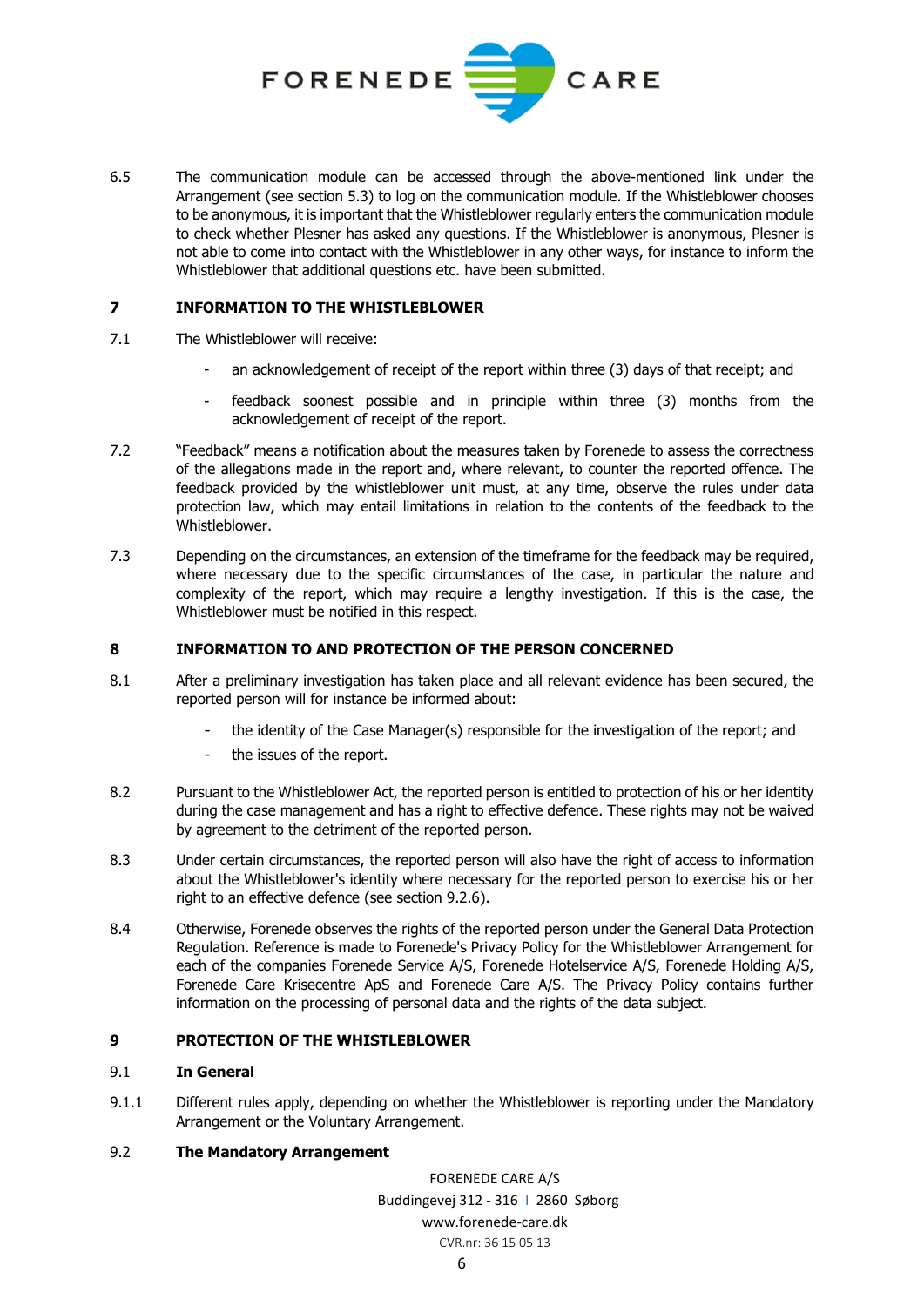

- 9.2.1 Pursuant to the Whistleblower Act, Whistleblowers are protected against retaliation when submitting a report to the Arrangement. Such protection only applies if the following conditions are fulfilled:
	- The person submitting the report meets the conditions to be considered a whistleblower (see section [2\)](#page-1-0).
	- The Whistleblower had reasonable grounds to believe that the reported information was correct at the time of reporting.
	- The reported information falls under the scope of application of the Whistleblower Act (see section [3.4\)](#page-2-1).
- <span id="page-6-2"></span>9.2.2 "Retaliation" means unfavourable treatment or unfavourable consequences as a reaction to a report. This may be suspension, dismissal, demotion, or equivalent measures.
- 9.2.3 If the Whistleblower submits a report in bad faith and is fully aware of the fact that the reported information is not correct, the Whistleblower is not protected against retaliation. Depending on the circumstances, the Whistleblower can be sanctioned with a fine if he or she has deliberately submitted false reports. If the Whistleblower is employed by Forenede, it may also have employment-related consequences, entailing inter alia the summary dismissal of the Whistleblower.
- <span id="page-6-0"></span>9.2.4 In addition to the group of persons mentioned in section [2.1,](#page-1-1) the protection described in this section [9.2](#page-5-1) also applies to the following persons or entities:
	- 1) Intermediaries
	- 2) Third parties who are connected to the Whistleblower and who risk being subject to retaliation in a work-related context (e.g. a colleague).
	- 3) Undertakings and authorities which the Whistleblower owns or works for or is otherwise connected with in a work-related context (e.g. an undertaking owned by the Whistleblower).
- 9.2.5 Information about the identity of the Whistleblower or any other information that directly or indirectly may reveal the Whistleblower's identity will only be disclosed to other persons than the whistleblower unit after having obtained prior explicit consent from the Whistleblower.
- <span id="page-6-1"></span>9.2.6 However, information on the Whistleblower's identity may be revealed without consent to other public authorities where this is necessary for the prevention of offences (e.g. a criminal act that has not yet been committed), or with a view to safeguarding the rights of defence of the persons concerned. If the identity of the Whistleblower is disclosed without consent, the Whistleblower will be informed accordingly and be provided with the grounds for the disclosure, unless such information would jeopardize the related investigations or judicial proceedings. Concerning the disclosure of the Whistleblower's identity, reference is also made to section [8.3.](#page-5-3)
- 9.2.7 The identity of the Whistleblower may also be revealed in connection with legal proceedings regarding the reported matter.
- 9.2.8 If the Whistleblower has deliberately revealed his or her identity in connection with a publication of the reported matter, the special considerations regarding the protection of the Whistleblower's identity are not applicable. In such cases, information on the Whistleblower's identity may be passed on pursuant to the rules under the General Data Protection Regulation.
- 9.2.9 Other information from the report, i.e. information not revealing the Whistleblower's identity, will only be disclosed to persons outside the whistleblower unit as part of a follow-up on the report or for the purpose of preventing a potential offence in relation to the issues described in section [3.4.](#page-2-1)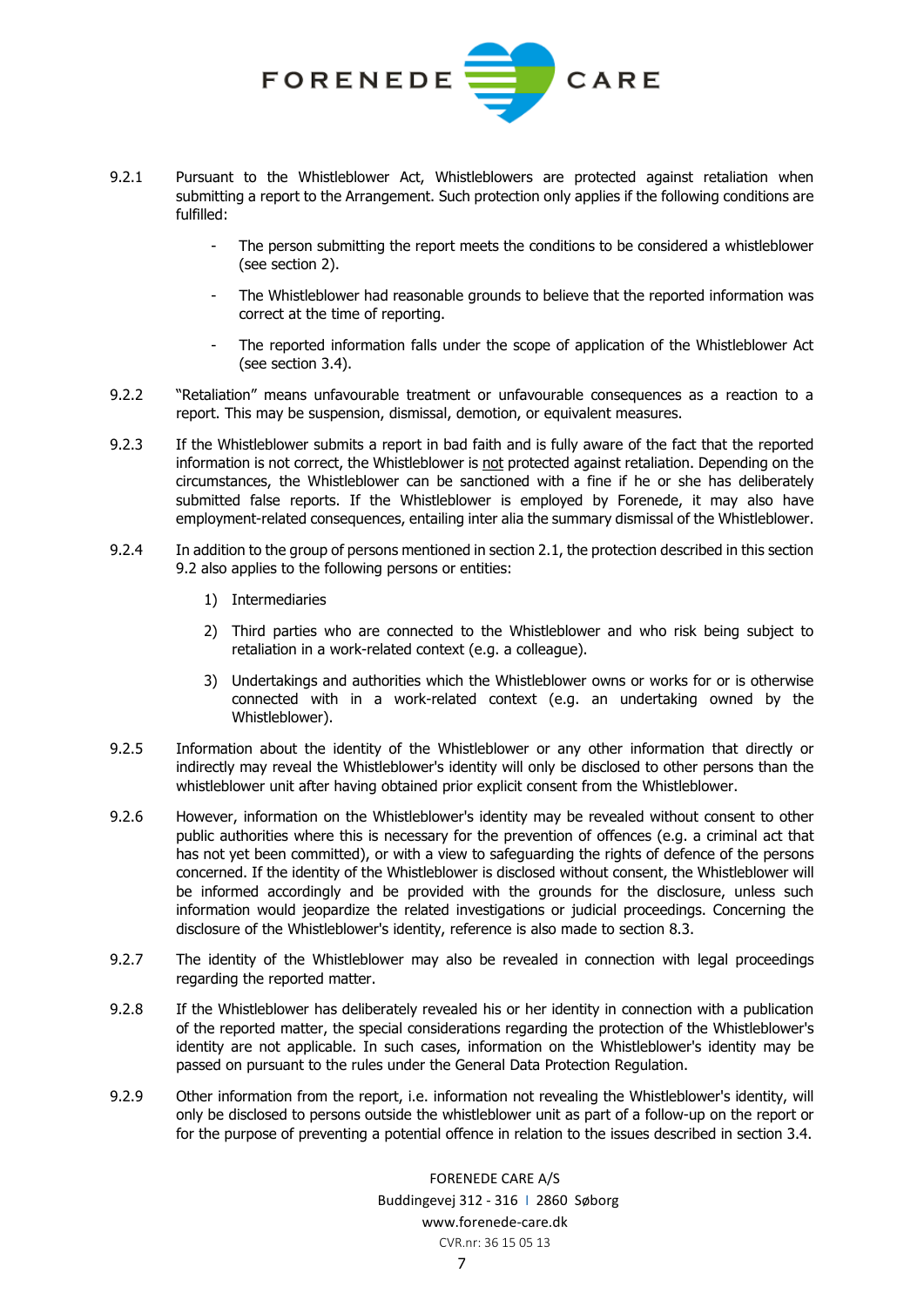

9.2.10 If the whistleblower unit collects additional information in connection with the processing of the report, such information is not covered by the provisions of the Whistleblower Act, such as the special duty of confidentiality. Such information will thus be subject to the general rules on the reported person's right of access pursuant to Section 22 of the Danish Data Protection Act. Therefore, the duty of confidentiality only pertains to the information contained in the reports.

#### <span id="page-7-2"></span>9.3 **The Voluntary Arrangement**

- 9.3.1 A Whistleblower reporting in good faith under the Voluntary Arrangement will not be subject to retaliation (see further section [9.2.2\)](#page-6-2). However, a Whistleblower who submits a report in bad faith, fully aware of the fact that the reported information is not correct, will not be protected against retaliation etc.
- 9.3.2 However, it is important to note that the Whistleblower reporting in good faith under the Voluntary Arrangement will not be covered by the Danish Whistleblower Act and the mandatory protection afforded therein.
- 9.3.3 In principle, the identity of the reporting person will not be disclosed to the person who is subject of the report. However, in this connection please note that pursuant to Article 15 of the General Data Protection Regulation, the data subject has a general right to access, unless - pursuant to Section 22 of the Danish Data Protection Act - an exemption can be made to the data subject's request in this respect. Furthermore, the identity of the Whistleblower can be revealed if it turns out that a false report has been knowingly submitted or if Forenede is under an obligation to publish the information.
- 9.3.4 Also, the identity of the Whistleblower can be revealed in connection with any subsequent legal proceedings concerning the reported issue.

#### <span id="page-7-0"></span>**10 EXTERNAL WHISTLEBLOWER SYSTEMS**

- 10.1 A Whistleblower who intends to submit a report under Arrangement may instead choose to file the report through the external whistleblower system of the Danish Data Protection Agency - for instance, if the Whistleblower fears retaliation. The external whistleblower system of the Danish Data Protection Agency can be reached through [https://whistleblower.dk/indberet.](https://whistleblower.dk/indberet)
- 10.2 It is emphasized that the Whistleblower is free to choose to submit a report through the Arrangement or through the external whistleblower system of the Danish Data Protection Agency.

## <span id="page-7-1"></span>**11 DATA SECURITY AND DATA STORAGE**

- 11.1 Forenede will register all reports received under the Arrangement. The registration takes place in accordance with the provisions of the Whistleblower Act. Forenede will store a report as long as necessary and proportionate in order to comply with the requirements imposed by Danish law.
- 11.2 Forenede and Plesner will process all information reported through the Arrangement, including information on persons reported through the Arrangement, in accordance with applicable law in force at any time.
- 11.3 All reports will be stored properly, and it will only be possible for relevant persons of the whistleblower unit to access the information.
- 11.4 A report falling outside the scope of the Arrangement will be immediately forwarded to Forenede's HR manager and closed in the Arrangement.
- 11.5 In principle, reports will be deleted from the Arrangement 45 days after Forenede has finalized the processing, unless Forenede has legitimate reasons to continue the storage, e.g. if required by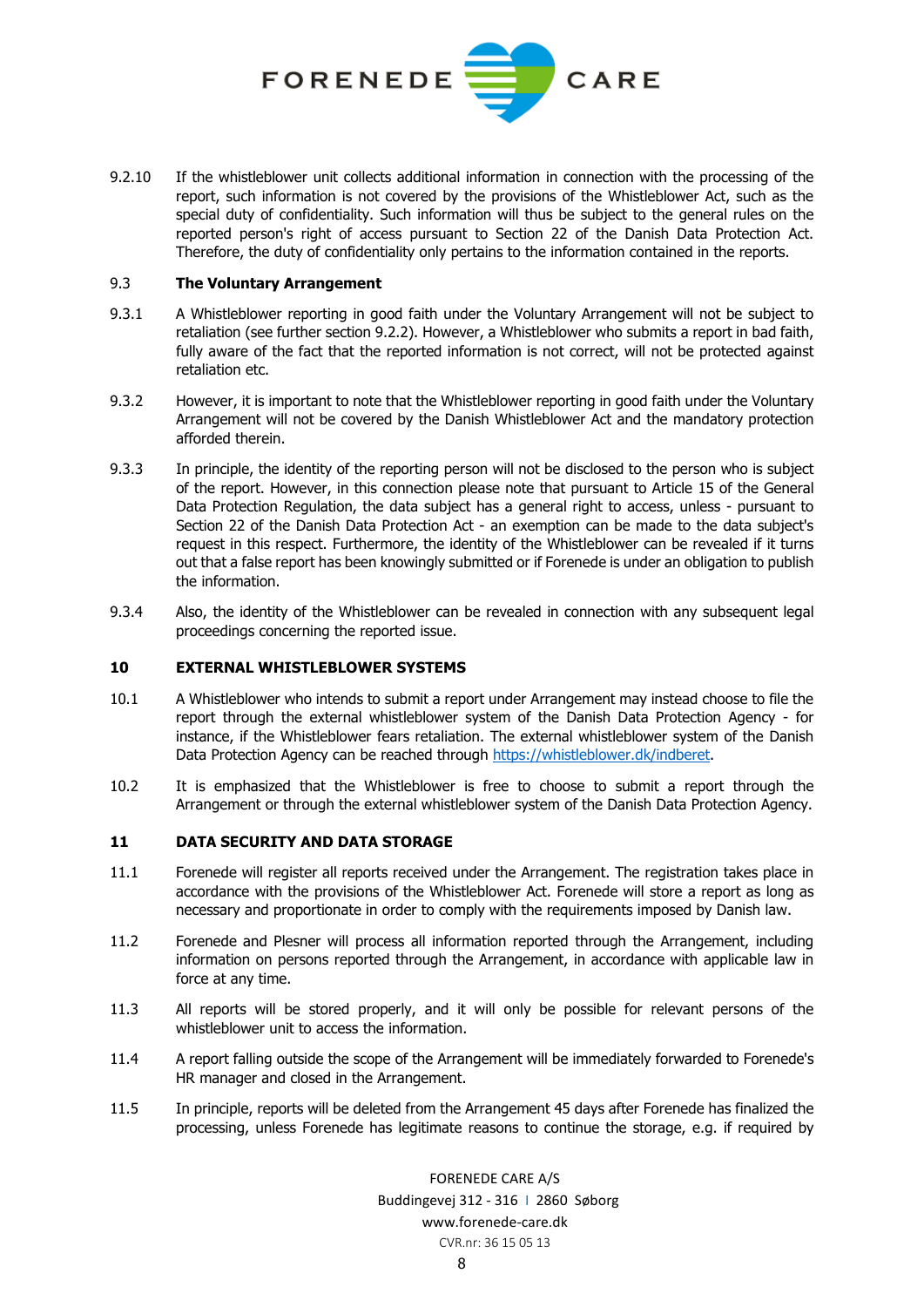

other legislation, or if there is reason to believe that the report may be corroborated by subsequent reports on the same issue.

- 11.6 If the matter is reported to the police or another authority, the report will be closed in the Arrangement immediately after the case has been closed by the authorities in question.
- 11.7 If on basis of the collected data a disciplinary sanction is implemented against the reported person, or if there are other grounds justifying and requiring the continued storage of the data on the person concerned, such data will be stored, where an employee is involved, in the employee's personnel file.
- 11.8 Otherwise, the information is stored in accordance with the deletion policy of each of the companies Forenede Service A/S, Forenede Hotelservice A/S, Forenede Holding A/S, Forenede Care Krisecentre ApS and Forenede Care A/S.

## **12 QUESTIONS**

12.1 If you have any questions regarding this Whistleblower Policy, you are welcome to contact Forenede Service Head of HR, Helle Snedker, at [HSNE@forenede.dk](mailto:HSNE@forenede.dk) or Forenede Care Head of quality, Annette Jellesmark, at **ANNJ@forenede-care.dk**.

#### **13 UPDATING**

13.1 This Whistleblower Policy has been updated on or before: *December 2021*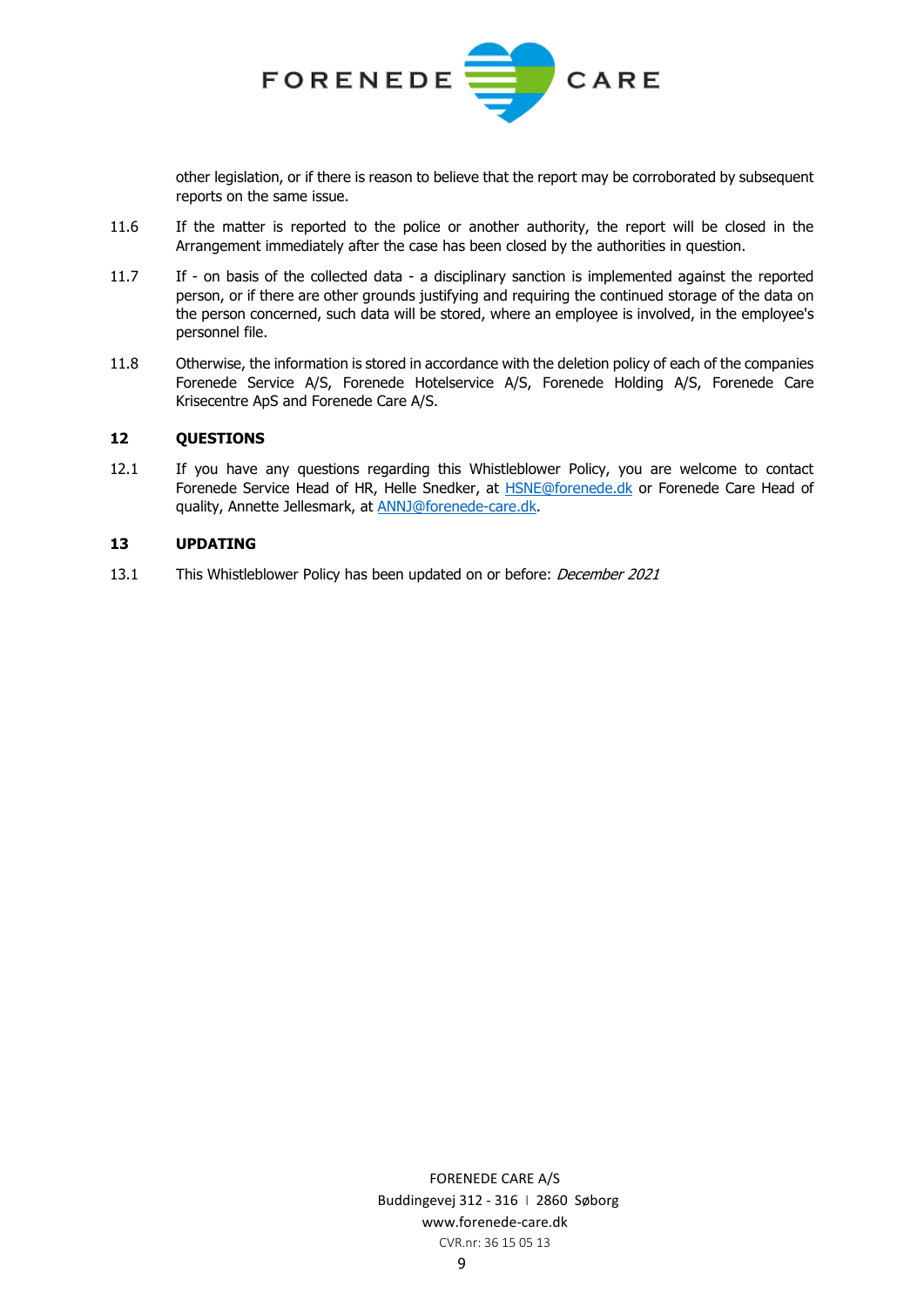

# **PRIVACY POLICY FOR WHISTLEBLOWER ARRANGEMENT**

#### **FORENEDE CARE A/S**

This Privacy Policy explains how Forenede Care A/S ("**Forenede**", "**we**" or "**us**") processes personal information in connection with reports to Forenede's Whistleblower Arrangement.

Below is a description of the personal data processing that takes place and the rights you have if you are reported through the Whistleblower Arrangement, as well as your rights if you use the Whistleblower Arrangement to report another person.

Reference is also made to Forenede's Whistleblower Policy, containing information about who can submit reports and who can be reported.

This policy only concerns the handling and the investigation of reports submitted through the Whistleblower Arrangement. Therefore, this policy must - in relation to employees - be seen in connection with Forenede's other relevant policies and procedures.

#### **1. DATA CONTROLLER**

The legal entity responsible for the processing of your personal information is:

Forenede Care A/S

CVR.nr.: 36150513

Buddingevej 312 - 316

2860 Søborg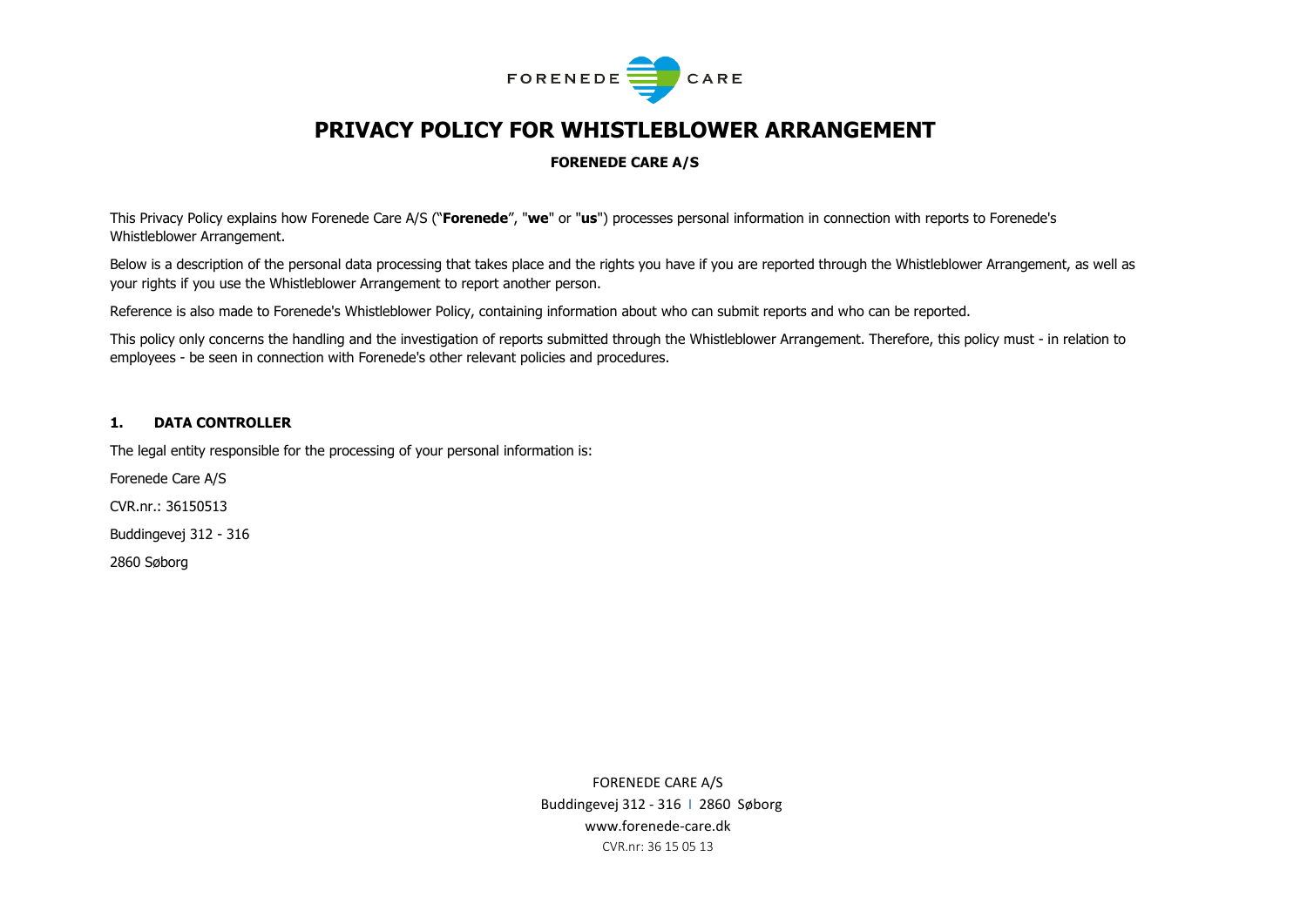

## **2. DESCRIPTION OF THE PROCESSING**

#### **Mandatory Whistleblower Arrangement pursuant to the Danish Whistleblower Act**

The following is a description of how Forenede will process information on the person who is reported about (the "**Reported Person**") as well as the person who is submitting the report (the "**Whistleblower**") in connection with reports to Forenede's Whistleblower Arrangement established pursuant to the Danish Whistleblower Act.

| <b>Purpose</b>                                                                                                                                                                                                                                                                                                                                                                                                                                                                                                                                                                | <b>Categories of Personal</b><br><b>Data</b>                                                                                                                                                                                   | <b>Legal Basis for the Processing</b>                                                                                                                                                                                                                                                                                                                                                                         | <b>Recipients</b>                                                                                                                                                                                                                    | <b>Data Retention</b>                                                                                                                                                                                                                                                                                                                                                                                                                                                                                                                                                 |
|-------------------------------------------------------------------------------------------------------------------------------------------------------------------------------------------------------------------------------------------------------------------------------------------------------------------------------------------------------------------------------------------------------------------------------------------------------------------------------------------------------------------------------------------------------------------------------|--------------------------------------------------------------------------------------------------------------------------------------------------------------------------------------------------------------------------------|---------------------------------------------------------------------------------------------------------------------------------------------------------------------------------------------------------------------------------------------------------------------------------------------------------------------------------------------------------------------------------------------------------------|--------------------------------------------------------------------------------------------------------------------------------------------------------------------------------------------------------------------------------------|-----------------------------------------------------------------------------------------------------------------------------------------------------------------------------------------------------------------------------------------------------------------------------------------------------------------------------------------------------------------------------------------------------------------------------------------------------------------------------------------------------------------------------------------------------------------------|
| #1<br>Handling and investigation of reports under<br>Forenede's Whistleblower Arrangement<br>regarding:<br>The Reported Person                                                                                                                                                                                                                                                                                                                                                                                                                                                | We can process the<br>following personal data<br>categories about you:<br>Ordinary personal data:<br>Name, email telephone<br>number,                                                                                          | We process your personal data on<br>the following bases:<br>Section 22 of the Danish<br>Whistleblower Act: Necessary to<br>enable Forenede to process<br>reports received under                                                                                                                                                                                                                               | We can share your personal<br>information with:<br>Plesner Law Firm<br>$\bullet$<br>Forenede Service A/S<br>$\bullet$<br>Forenede Hotelservice A/S<br>$\bullet$<br>Forenede Holding A/S<br>$\bullet$                                 | We will retain personal data for as long<br>as it is necessary for the purposes listed.<br>The data are retained for as long as<br>$\bullet$<br>the investigation is in progress. The<br>retention period depends on the<br>outcome of the investigation.                                                                                                                                                                                                                                                                                                             |
| <b>Sources</b>                                                                                                                                                                                                                                                                                                                                                                                                                                                                                                                                                                | Other information<br>included in the report.                                                                                                                                                                                   | Forenede's Whistleblower<br>Arrangement, established<br>pursuant to the Danish                                                                                                                                                                                                                                                                                                                                | Forenede Care Krisecentre<br>$\bullet$<br>ApS<br>IT suppliers<br>$\bullet$                                                                                                                                                           | Reports submitted to the<br>$\bullet$<br>Arrangement are in principle<br>deleted after 45 days, unless                                                                                                                                                                                                                                                                                                                                                                                                                                                                |
| We can collect information from the following<br>sources:<br>Plesner Law Firm<br>$\bullet$<br><b>Employees of Forenede</b><br>Self-employed persons<br>$\bullet$<br>Shareholders and members of the executive<br>board, board of directors, or similar<br>governing body in the undertaking<br>Volunteers<br>$\bullet$<br>Paid and/or unpaid trainees<br>$\bullet$<br>Persons working under the supervision and<br>management of contracting parties,<br>suppliers, and sub-suppliers<br>Persons who are reporting information to<br>which they have gained access in a work- | Sensitive information,<br>including information on<br>sexual matters, may be<br>included in the processing.<br>Information on criminal<br>offences or possible criminal<br>offences may also be<br>included in the processing. | Whistleblower Act, cf.<br>GDPR, Article 6.1.c:<br>Necessary for the<br>compliance with a legal<br>obligation to which<br>Forenede is subject<br>pursuant to Section 9 of<br>the Danish Whistleblower<br>Act;<br>GDPR, Article 6.1.e:<br>necessary for the<br>performance of a task<br>carried out in the public<br>interest;<br>GDPR, Article 9.2.g:<br>Processing is necessary for<br>reasons of substantial | <b>External advisors</b><br>$\bullet$<br>The police<br>$\bullet$<br>Public authorities, e.g. the<br>$\bullet$<br>Danish Financial<br>Supervisory Authority, the<br>Danish Data Protection<br>Agency, or relevant tax<br>authorities. | Forenede has legitimate reasons for<br>continued retention.<br>Reports falling outside the scope of<br>the Arrangement, but not<br>appearing to be unfounded, will be<br>passed on to Forenedes HR<br>manager where they will be<br>processed in accordance with<br>Forenedes relevant policies and<br>procedures.<br>Reports turning out to be<br>unfounded will be immediately<br>closed in the Arrangement and<br>deleted within 45 days after having<br>been deemed to be unfounded.<br>If a report is conveyed to the police<br>or another public authority, the |

FORENEDE CARE A/S Buddingevej 312 - 316 I 2860 Søborg

www.forenede-care.dk

CVR.nr: 36 15 05 13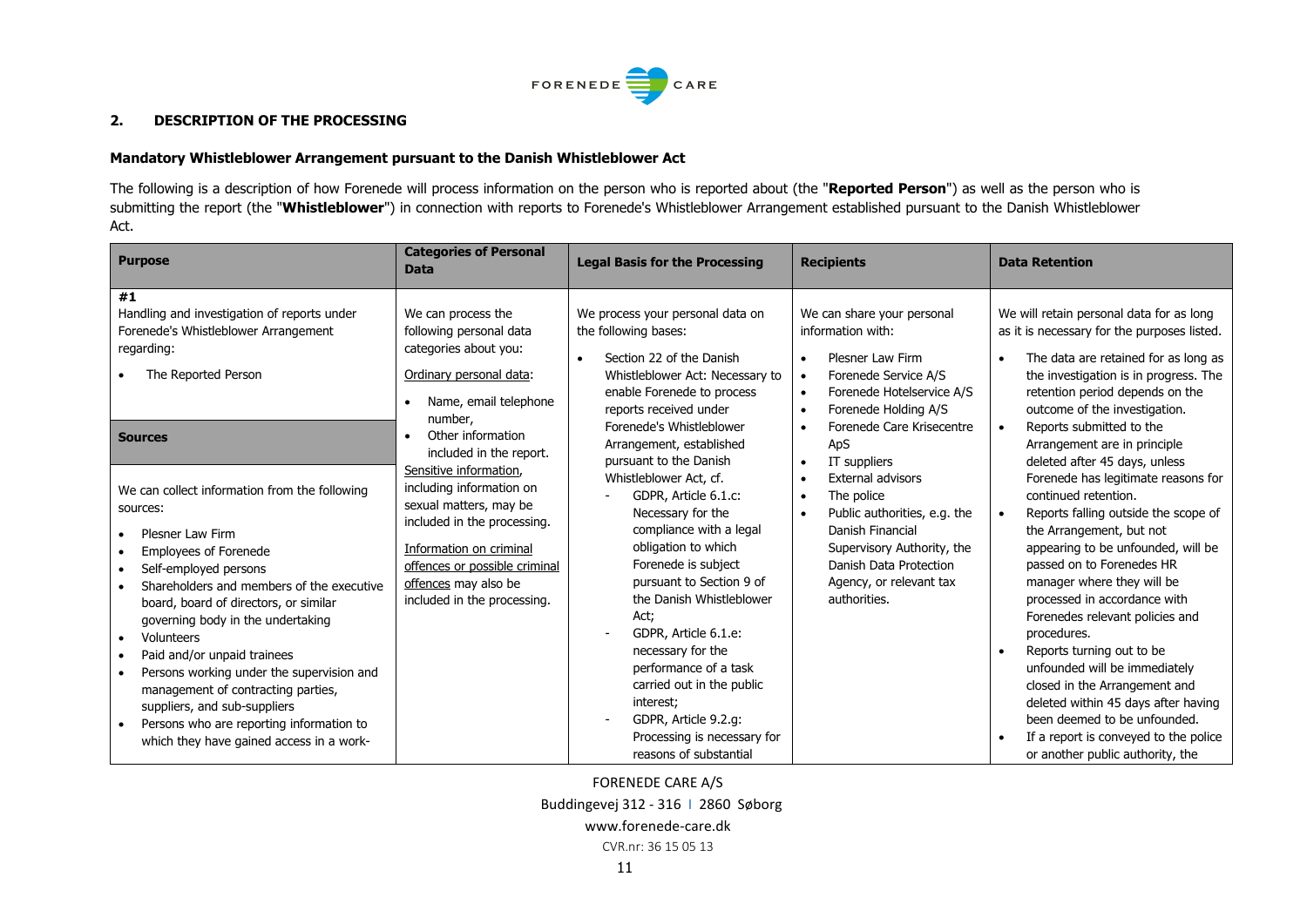

| related relationship that has ceased since<br>then.<br>Persons in work-related relationships that<br>have not yet commenced, who report<br>information on violations to which they have<br>gained access during the course of the<br>recruitment process or other pre-contractual<br>negotiations.<br>Any other persons submitting reports<br>through the Arrangement.        |                                                                                                                                                                                                                                                                                                                                                                                                                                                                                                                                                                                            | public interest, on the<br>basis of Section 9 of the<br>Danish Whistleblower Act;<br>Section 8 (5) of the Danish<br>Data Protection Act, cf.<br>Section 7 (4), cf. GDPR,<br>Article 9.2.g.                                                                                                                                                                                                                                                                                                                                                                                                                                           |                                                                                                                                                                                                                                                                                                                                                                                                                                                                                                                     | data will be retained for at least as<br>long as the investigation is in<br>progress at the police/public<br>authority.<br>Otherwise, the data will be retained<br>in accordance with Forenede's<br>deletion policy.                                                                                                                                                                                                                                                                                                                                                                                                                                                                                                                                                                                                                               |
|-------------------------------------------------------------------------------------------------------------------------------------------------------------------------------------------------------------------------------------------------------------------------------------------------------------------------------------------------------------------------------|--------------------------------------------------------------------------------------------------------------------------------------------------------------------------------------------------------------------------------------------------------------------------------------------------------------------------------------------------------------------------------------------------------------------------------------------------------------------------------------------------------------------------------------------------------------------------------------------|--------------------------------------------------------------------------------------------------------------------------------------------------------------------------------------------------------------------------------------------------------------------------------------------------------------------------------------------------------------------------------------------------------------------------------------------------------------------------------------------------------------------------------------------------------------------------------------------------------------------------------------|---------------------------------------------------------------------------------------------------------------------------------------------------------------------------------------------------------------------------------------------------------------------------------------------------------------------------------------------------------------------------------------------------------------------------------------------------------------------------------------------------------------------|----------------------------------------------------------------------------------------------------------------------------------------------------------------------------------------------------------------------------------------------------------------------------------------------------------------------------------------------------------------------------------------------------------------------------------------------------------------------------------------------------------------------------------------------------------------------------------------------------------------------------------------------------------------------------------------------------------------------------------------------------------------------------------------------------------------------------------------------------|
| <b>Purpose</b>                                                                                                                                                                                                                                                                                                                                                                | <b>Categories of Personal</b><br><b>Data</b>                                                                                                                                                                                                                                                                                                                                                                                                                                                                                                                                               | <b>Legal Basis for the Processing</b>                                                                                                                                                                                                                                                                                                                                                                                                                                                                                                                                                                                                | <b>Recipients</b>                                                                                                                                                                                                                                                                                                                                                                                                                                                                                                   | <b>Data Retention</b>                                                                                                                                                                                                                                                                                                                                                                                                                                                                                                                                                                                                                                                                                                                                                                                                                              |
| #2<br>Handling and investigation of reports under<br>Forenede's Whistleblower Arrangement<br>regarding:<br>The Whistleblower<br>If there is suspicion of the report being<br>deliberately false, this purpose also comprises<br>investigation of the Whistleblower.<br><b>Sources</b><br>We can collect information from the following<br>sources:<br>Plesner Law Firm<br>You | We can process the<br>following categories of<br>personal data about you,<br>provided that your report is<br>not anonymous:<br>Ordinary personal data:<br>Name, email, telephone<br>$\bullet$<br>number.<br>The contents of your<br>report.<br>As a rule, no sensitive<br>information about you will<br>be processed as part of the<br>handling of the report -<br>unless you choose to<br>provide such information<br>yourself.<br>However, information on<br>criminal offences or possible<br>criminal offences may be<br>included in the processing if<br>there is a suspicion that the | We process your personal data as<br>described above on the following<br>bases:<br>Section 22 of the Danish<br>$\bullet$<br>Whistleblower Act: Necessary to<br>enable Forenede to process<br>reports received under<br>Forenede's Whistleblower<br>Arrangement, established<br>pursuant to the Danish<br>Whistleblower Act, cf.<br>GDPR, Article 6.1.c:<br>Necessary for the<br>compliance with a legal<br>obligation to which<br>Forenede is subject<br>pursuant to Section 9 of<br>the Danish Whistleblower<br>Act;<br>GDPR, Article 6.1.e:<br>Necessary for the<br>performance of a task<br>carried out in the public<br>interest; | We can share your personal<br>information with:<br>Plesner Law Firm<br>$\bullet$<br>Forenede Service A/S<br>$\bullet$<br>Forenede Hotelservice A/S<br>$\bullet$<br>Forenede Holding A/S<br>$\bullet$<br>Forenede Care Krisecentre<br>$\bullet$<br>ApS<br>IT suppliers<br>$\bullet$<br>External advisors<br>$\bullet$<br>The police<br>$\bullet$<br>Public authorities, e.g. the<br>$\bullet$<br>Danish Financial<br>Supervisory Authority, the<br>Danish Data Protection<br>Agency, or relevant tax<br>authorities. | We will retain personal data for as long<br>as it is necessary for the purposes listed.<br>The data are retained for as long as<br>the investigation is in progress. The<br>retention period depends on the<br>outcome of the investigation.<br>Reports submitted to the<br>$\bullet$<br>Arrangement are in principle<br>deleted after 45 days, unless<br>Forenede has legitimate reasons for<br>continued retention.<br>Reports falling outside the scope of<br>the Arrangement, but not<br>appearing to be unfounded, will be<br>passed on to Forenedes HR<br>manager where they will be<br>processed in accordance with<br>Forenedes relevant policies and<br>procedures.<br>Reports turning out to be<br>unfounded will be immediately<br>closed in the Arrangement and<br>deleted within 45 days after having<br>been deemed to be unfounded. |

FORENEDE CARE A/S

Buddingevej 312 - 316 I 2860 Søborg

www.forenede-care.dk

CVR.nr: 36 15 05 13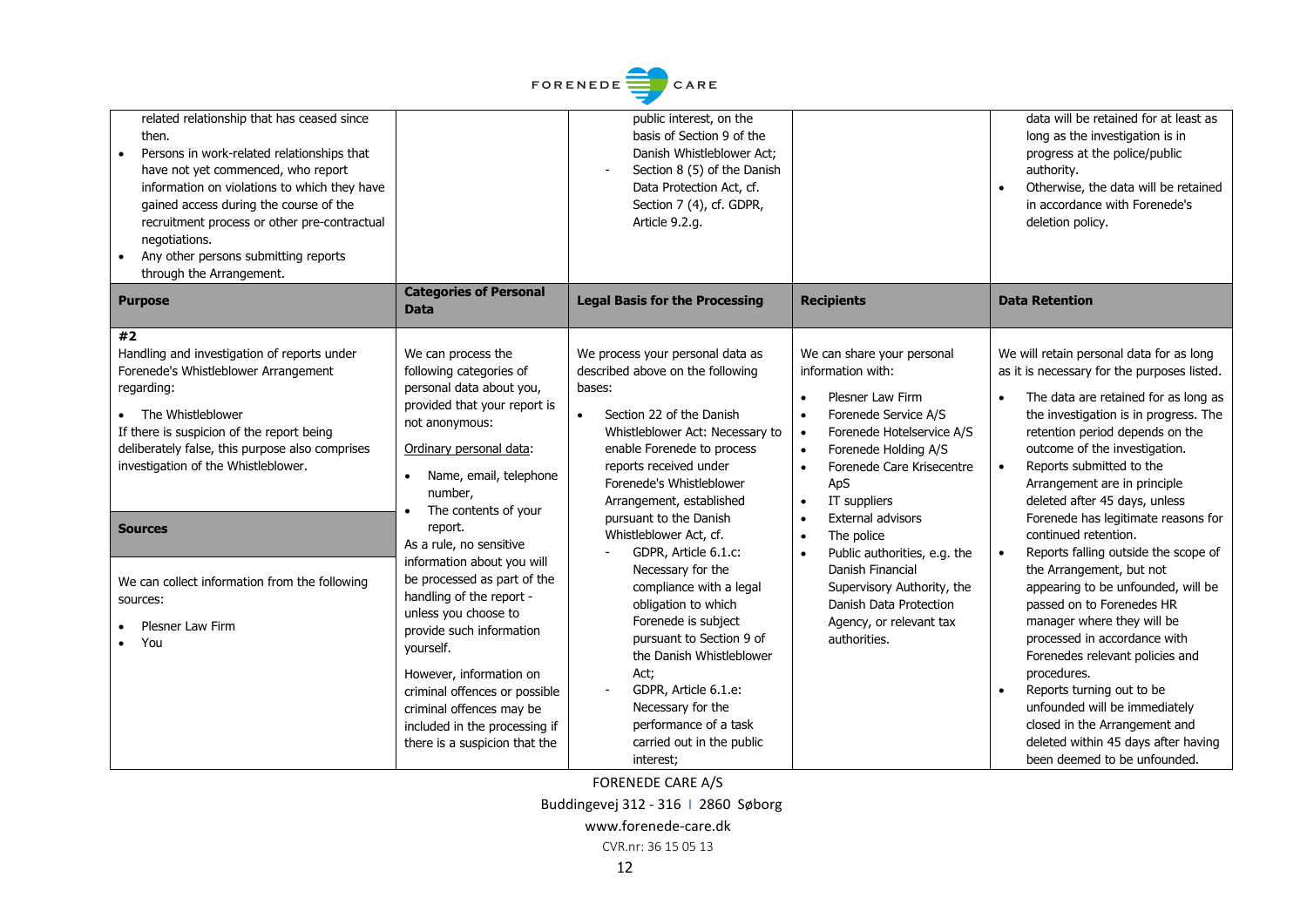|                     | <b>FORENEDE</b><br>CARE     |                                       |
|---------------------|-----------------------------|---------------------------------------|
| submitted report is | GDPR, Article 9.2.g:        | If a report is conveyed to the police |
| deliberately false. | Processing is necessary for | or another public authority, the      |
|                     | reasons of substantial      | data will be retained for at least as |
|                     | public interest, on the     | long as the investigation is in       |
|                     | basis of Section 9 of the   | progress at the police/public         |
|                     | Danish Whistleblower Act;   | authority.                            |
|                     | Section 8 (5) of the Danish | Otherwise, the data will be stored    |
|                     | Data Protection Act, cf.    | in accordance with Forenede's         |
|                     | Section 7 (4), cf. GDPR,    | deletion policy.                      |
|                     | Article 9.2.g.              |                                       |

#### **3. INFORMATION TO THE REPORTED PERSON AND RECTIFICATION**

If you are subject to a report submitted through the Whistleblower Arrangement, you will be notified as soon as possible after an initial investigation has taken place and all relevant evidence is secured. In this connection, you will receive information about:

- The identity of the person(s) who is/are responsible for the investigation of the report
- A description of the contents of the report

As mentioned below in the section about your general rights, you have a right of access to the report that was submitted about you. However, your right to access to the report might be limited in accordance with the Danish Whistleblower Act.

You also have the right to request rectification of the information in the report if you believe this to be false, misleading, or incomplete. If your request in this respect cannot be met, the information will be supplemented with your comments.

#### **4. CONSEQUENCES OF THE PROCESSING**

Reports and investigation of reports to the Whistleblower Arrangement may have significant consequences for the person who is reported, as reports concern violations or suspected violations of the law, as further outlined in the separate guidelines for the Arrangement.

Likewise, a report to the Whistleblower Arrangement may have significant consequences for the person who has submitted the report in case of a deliberately false report. Such cases may have criminal consequences.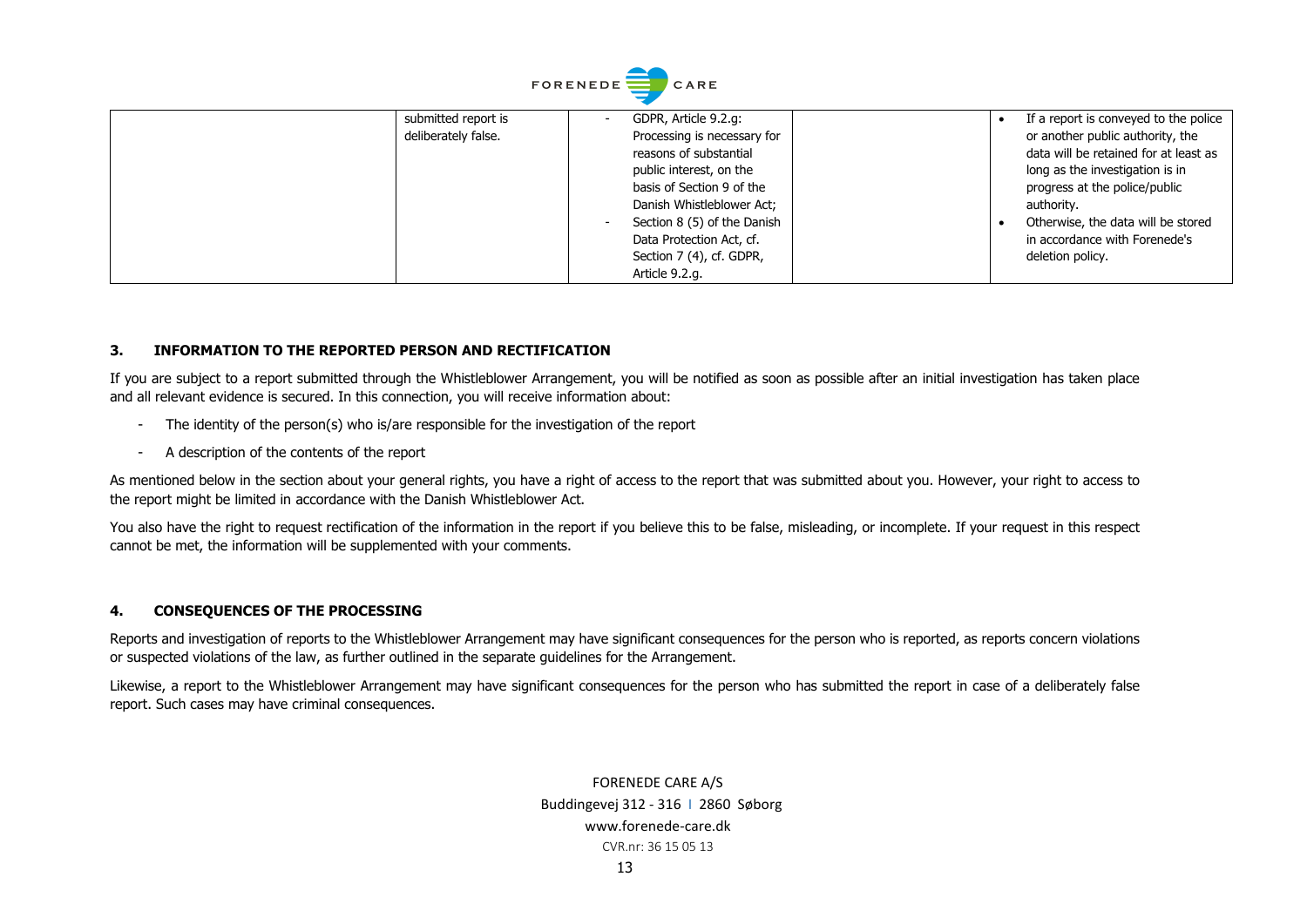

#### **5. TRANSFERS TO COUNTRIES OUTISE THE EU/EEA**

Your personal data will not be transferred to countries outside the EU/EEA.

## **6. YOUR GENERAL RIGHTS**

You have the following rights:

- You have the right to request access to and rectification or deletion of your personal data.
- You also have the right to object to the processing of your personal data and have the processing of your personal data restricted.
- You have the right to receive the personal information provided by yourself in a structured, commonly used and machine-readable format (data portability).
- You may always lodge a complaint with a data protection supervisory authority, e.g. The Danish Data Protection Agency.

You are furthermore entitled to dispute our processing of your personal data in the following events:

• If our processing of your personal data is based on the GDPR, Article 6.1 (e) (public interest or exercise of official authority) or Article 6.1 (f) (balancing of interests), see above under legal basis for the processing, you are, at any time, entitled to dispute such processing for reasons related to your particular situation.

There may be conditions or limitations on these rights, e.g. you may not be entitled to deletion of your personal data in a specific case – this depends on the specific circumstances of the processing activities.

You can make use of your rights by contacting Head of quality, Annette Jellesmark, at [ANNJ@forenede-care.dk.](mailto:ANNJ@forenede-care.dk)

# **7. IT POLICY**

For employees of Forenede, reference is made to Forenede's staff manual/IT Policy containing information on Forenede's IT and email policy.

## **8. QUESTIONS**

If you have any questions regarding this policy, please feel free to contact Head of quality, Annette Jellesmark, at [ANNJ@forenede-care.dk.](mailto:ANNJ@forenede-care.dk)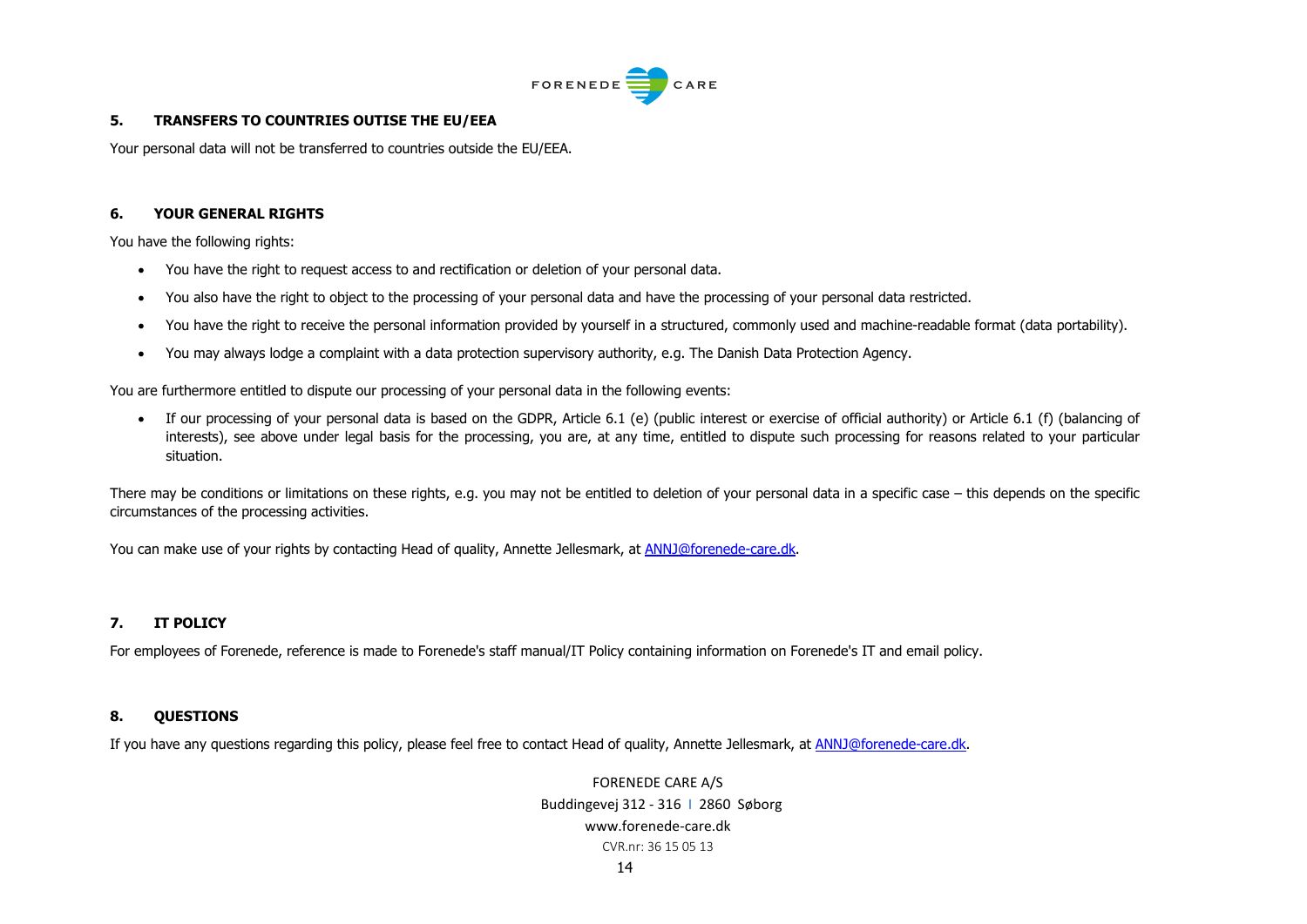

Last updated: December 2021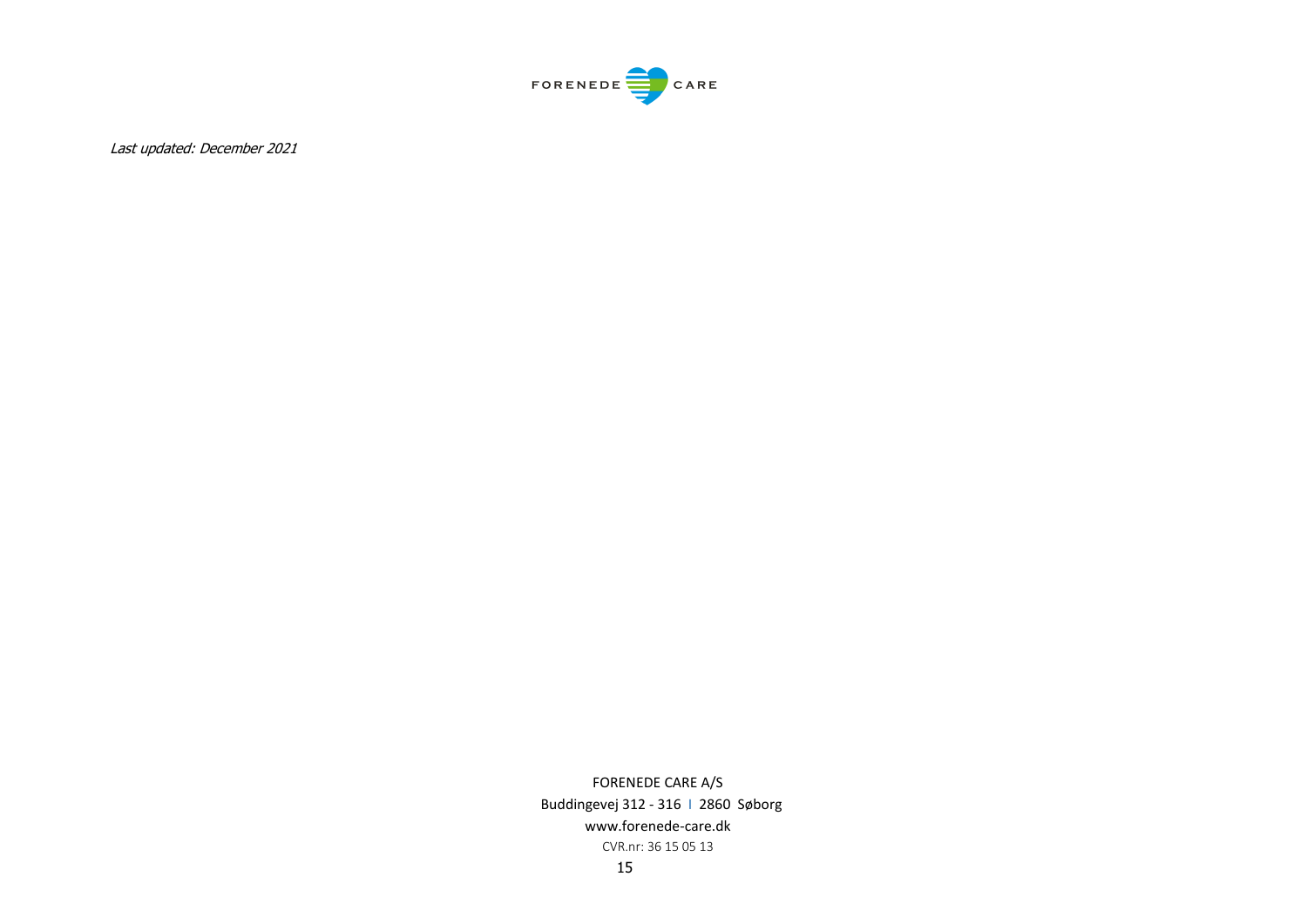

# **PRIVACY POLICY FOR WHISTLEBLOWER ARRANGEMENT**

#### **FORENEDE CARE KRISECENTRE APS**

This Privacy Policy explains how Forenede Care Krisecentre ApS ("**Forenede**", "**we**" or "**us**") processes personal information in connection with reports to Forenede's Whistleblower Arrangement.

Below is a description of the personal data processing that takes place and the rights you have if you are reported through the Whistleblower Arrangement, as well as your rights if you use the Whistleblower Arrangement to report another person.

Reference is also made to Forenede's Whistleblower Policy, containing information about who can submit reports and who can be reported.

This policy only concerns the handling and the investigation of reports submitted through the Whistleblower Arrangement. Therefore, this policy must - in relation to employees - be seen in connection with Forenede's other relevant policies and procedures.

#### **1 DATA CONTROLLER**

The legal entity responsible for the processing of your personal information is:

Forenede Care Krisecentre ApS

CVR.nr.: 41300450

Buddingevej 312 - 316

2860 Søborg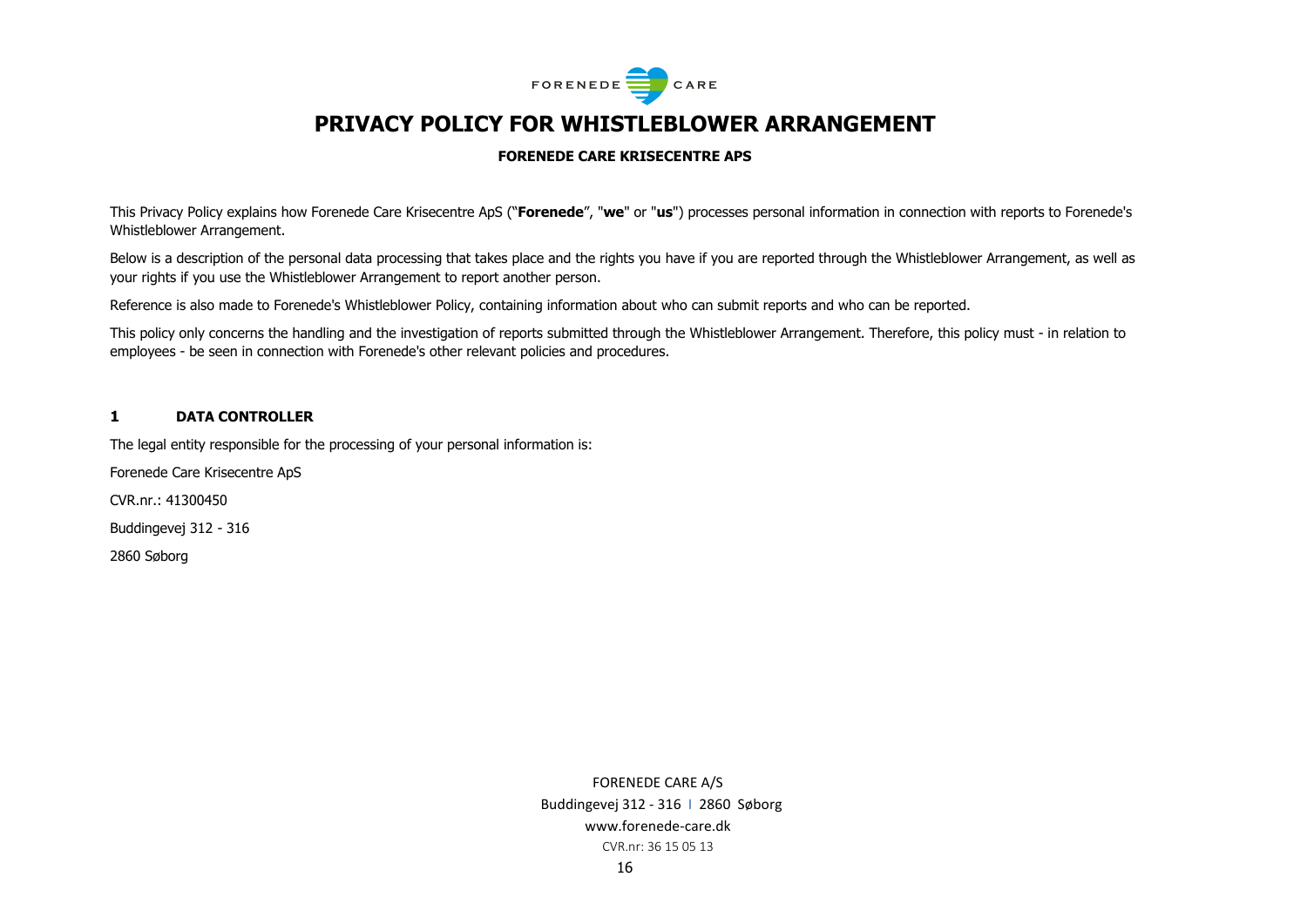

#### **2 DESCRIPTION OF THE PROCESSING**

## **Voluntary Whistleblower Arrangement**

**3** The following is a description of how Forenede will process information on Whistleblowers submitting reports through the Voluntary Arrangement as well as on Reported Persons in connection with reports to the Voluntary Arrangement.

| <b>Purpose</b>                                                                                                                                                                                                                                                                                                                                                                                                                               | <b>Categories of Personal</b><br><b>Data</b>                                                                                                                                                                                                                                                                                                                                                                             | <b>Legal Basis for the Processing</b>                                                                                                                                                                                                                                                                                                                                                                                                                                                            | <b>Recipients</b>                                                                                                                                                                                                                                                                                                                                                                            | <b>Data Retention</b>                                                                                                                                                                                                                                                                                                                                                                                                                                                                                                                                                                                                                                                                                                                                                                                                                                                                                                                                                          |
|----------------------------------------------------------------------------------------------------------------------------------------------------------------------------------------------------------------------------------------------------------------------------------------------------------------------------------------------------------------------------------------------------------------------------------------------|--------------------------------------------------------------------------------------------------------------------------------------------------------------------------------------------------------------------------------------------------------------------------------------------------------------------------------------------------------------------------------------------------------------------------|--------------------------------------------------------------------------------------------------------------------------------------------------------------------------------------------------------------------------------------------------------------------------------------------------------------------------------------------------------------------------------------------------------------------------------------------------------------------------------------------------|----------------------------------------------------------------------------------------------------------------------------------------------------------------------------------------------------------------------------------------------------------------------------------------------------------------------------------------------------------------------------------------------|--------------------------------------------------------------------------------------------------------------------------------------------------------------------------------------------------------------------------------------------------------------------------------------------------------------------------------------------------------------------------------------------------------------------------------------------------------------------------------------------------------------------------------------------------------------------------------------------------------------------------------------------------------------------------------------------------------------------------------------------------------------------------------------------------------------------------------------------------------------------------------------------------------------------------------------------------------------------------------|
| #1<br>Handling and investigation of reports under the<br><b>Voluntary Arrangement of Forenede</b><br>regarding:<br>The Reported Person                                                                                                                                                                                                                                                                                                       | We can process the<br>following personal data<br>categories about you:<br>Ordinary personal data:<br>Name, email, telephone<br>number,<br>Other information<br>included in the report.<br>Sensitive information.<br>including information on<br>sexual matters, may be<br>included in the processing.<br>Information on criminal<br>offences or possible criminal<br>offences may also be<br>included in the processing. | We process your personal data on the<br>following bases:<br>GDPR, Article 6.1.f: Necessary for the<br>$\bullet$<br>purposes of the legitimate interests<br>pursued by Forenede to investigate<br>reports under the Whistleblower<br>Arrangement;<br>GDPR, Article 9.2.f: Necessary for the<br>$\bullet$<br>establishment, exercise, or defence of<br>legal claims;<br>Section 8 of the Danish Data<br>$\bullet$<br>Protection Act regarding information<br>on criminal offenses and convictions. | We can share your<br>personal information with:<br>Plesner Law Firm<br>Forenede Service A/S<br>Forenede Care A/S<br>Forenede Holding A/S<br>Forenede<br>Hotelservice A/S<br>IT suppliers<br>External advisors<br>The police<br>Public authorities,<br>e.g. the Danish<br><b>Financial Supervisory</b><br>Authority, the Danish<br>Data Protection<br>Agency, or relevant<br>tax authorities. | We will retain personal data for as long as it is<br>necessary for the purposes listed.<br>The data are retained for as long as the<br>investigation is in progress. The<br>retention period depends on the<br>outcome of the investigation.<br>Reports submitted to the Arrangement<br>$\bullet$<br>are in principle deleted after 45 days,<br>unless Forenede has legitimate reasons<br>for continued retention.<br>Reports falling outside the scope of the<br>Arrangement, but not appearing to be<br>unfounded, will be passed on to<br>Forenedes HR manager where they will<br>be processed in accordance with<br>Forenedes relevant policies and<br>procedures.<br>Reports turning out to be unfounded will<br>be immediately closed in the<br>Arrangement and deleted within 45 days<br>after having been deemed to be<br>unfounded.<br>If a report is conveyed to the police or<br>another public authority, the data will be<br>retained for at least as long as the |
| <b>Sources</b><br>We can collect information from the following<br>sources:<br>Plesner Law Firm<br>Employees of Forenede<br>Self-employed persons<br>Shareholders and members of the executive<br>board, board of directors, or similar<br>governing body in the undertaking<br>Volunteers<br>Paid and/or unpaid trainees<br>Persons working under the supervision and<br>management of contracting parties,<br>suppliers, and sub-suppliers |                                                                                                                                                                                                                                                                                                                                                                                                                          |                                                                                                                                                                                                                                                                                                                                                                                                                                                                                                  |                                                                                                                                                                                                                                                                                                                                                                                              |                                                                                                                                                                                                                                                                                                                                                                                                                                                                                                                                                                                                                                                                                                                                                                                                                                                                                                                                                                                |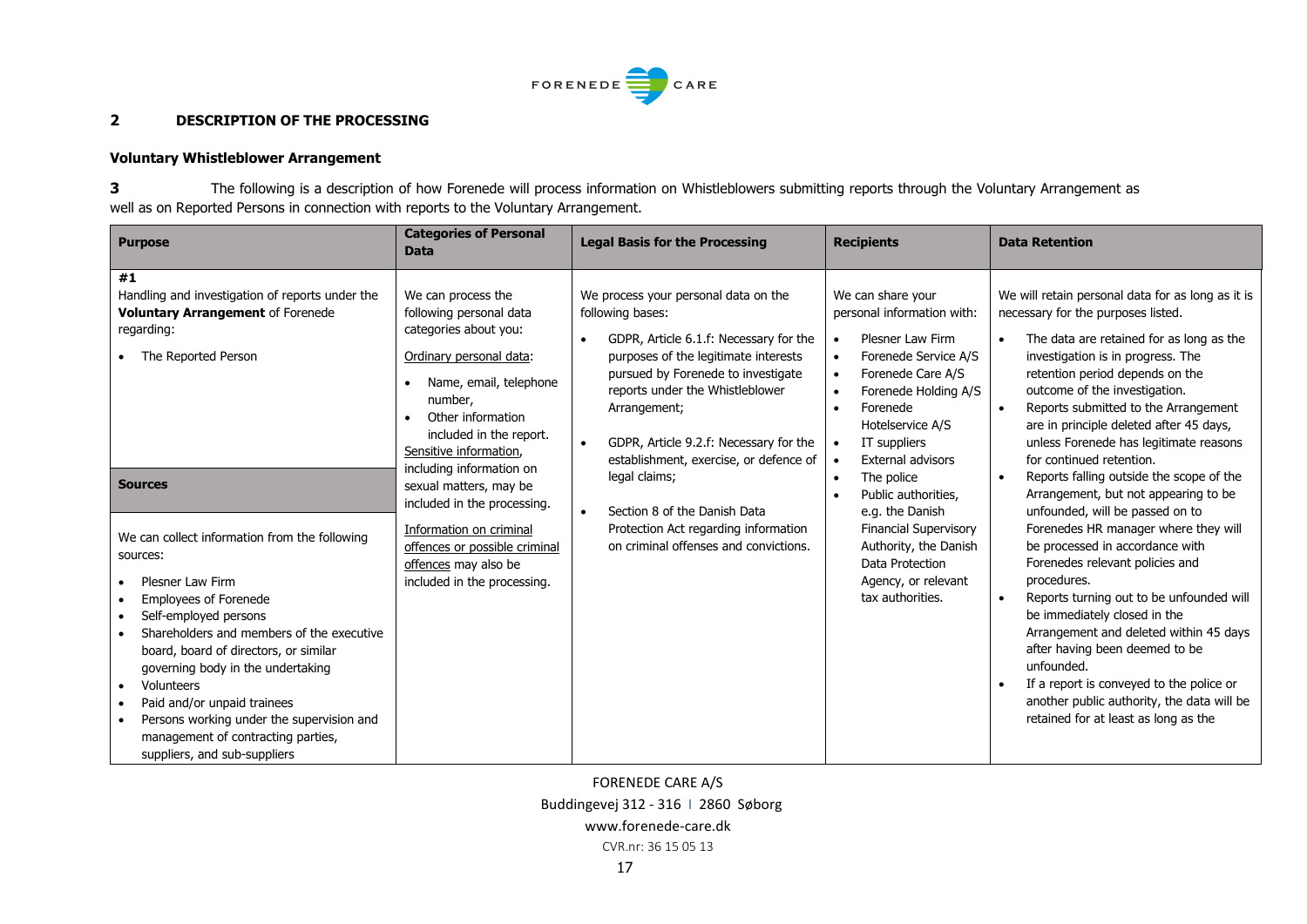| FORENEDE <sup>-</sup><br>CARE                                                                                                                                                                                                                                                                                                                                                                      |                                                                                                                                                                                                                                                                                                                                                                                                                                                                                                             |                                                                                                                                                                                                                                                                                                                                                                                                                                                                                                                                                                           |                                                                                                                                                                                                                                                                                                                                                                                                                                                                            |                                                                                                                                                                                                                                                                                                                                                                                                                                                                                                                                                                                                                                                                                                                                                                                                                                     |
|----------------------------------------------------------------------------------------------------------------------------------------------------------------------------------------------------------------------------------------------------------------------------------------------------------------------------------------------------------------------------------------------------|-------------------------------------------------------------------------------------------------------------------------------------------------------------------------------------------------------------------------------------------------------------------------------------------------------------------------------------------------------------------------------------------------------------------------------------------------------------------------------------------------------------|---------------------------------------------------------------------------------------------------------------------------------------------------------------------------------------------------------------------------------------------------------------------------------------------------------------------------------------------------------------------------------------------------------------------------------------------------------------------------------------------------------------------------------------------------------------------------|----------------------------------------------------------------------------------------------------------------------------------------------------------------------------------------------------------------------------------------------------------------------------------------------------------------------------------------------------------------------------------------------------------------------------------------------------------------------------|-------------------------------------------------------------------------------------------------------------------------------------------------------------------------------------------------------------------------------------------------------------------------------------------------------------------------------------------------------------------------------------------------------------------------------------------------------------------------------------------------------------------------------------------------------------------------------------------------------------------------------------------------------------------------------------------------------------------------------------------------------------------------------------------------------------------------------------|
| Persons who are reporting information to<br>which they have gained access in a work-<br>related relationship that has ceased since<br>then.<br>Persons in work-related relationships that<br>have not yet commenced, who report<br>information on violations to which they have<br>gained access during the course of the<br>recruitment process or other pre-contractual<br>negotiations.         |                                                                                                                                                                                                                                                                                                                                                                                                                                                                                                             |                                                                                                                                                                                                                                                                                                                                                                                                                                                                                                                                                                           |                                                                                                                                                                                                                                                                                                                                                                                                                                                                            | investigation is in progress at the<br>police/public authority.<br>Otherwise, the data will be stored in<br>accordance with Forenede's deletion<br>policy.                                                                                                                                                                                                                                                                                                                                                                                                                                                                                                                                                                                                                                                                          |
| <b>Purpose</b>                                                                                                                                                                                                                                                                                                                                                                                     | <b>Categories of Personal</b><br><b>Data</b>                                                                                                                                                                                                                                                                                                                                                                                                                                                                | <b>Legal Basis for the Processing</b>                                                                                                                                                                                                                                                                                                                                                                                                                                                                                                                                     | <b>Recipients</b>                                                                                                                                                                                                                                                                                                                                                                                                                                                          | <b>Data Retention</b>                                                                                                                                                                                                                                                                                                                                                                                                                                                                                                                                                                                                                                                                                                                                                                                                               |
| #2<br>Handling and investigation of reports under the<br>Voluntary Arrangement of Forenede<br>regarding:<br>The Whistleblower<br>If there is suspicion of the report being<br>deliberately false, this purpose also comprises<br>investigation of the Whistleblower.<br><b>Sources</b><br>We can collect information from the following<br>sources:<br><b>Plesner Law Firm</b><br>You<br>$\bullet$ | We can process the<br>following categories of<br>personal data about you,<br>provided that your report is<br>not anonymous:<br>Ordinary personal data:<br>Name, email, telephone<br>number,<br>The contents of your<br>report.<br>As a rule, no sensitive<br>information about you will<br>be processed as part of the<br>handling of the report -<br>unless you choose to<br>provide such information<br>yourself.<br>However, information on<br>criminal offences or possible<br>criminal offences may be | We process your personal data on the<br>following bases:<br>GDPR, Article 6.1.f: Necessary for the<br>purposes of the legitimate interests<br>pursued by Forenede to investigate<br>reports under the Whistleblower<br>Arrangement;<br>GDPR, Article 9.2.b: Necessary for<br>the purpose of carrying out<br>obligations in the field of<br>employment, social security and<br>social protection), cf. Sections 7 (2)<br>and 12 of the Danish Data Protection<br>Act.<br>GDPR, Article 9.2.f: Necessary for the<br>establishment, exercise, or defence of<br>legal claims; | We can share your<br>personal information with:<br>Plesner Law Firm<br>Forenede Service A/S<br>Forenede Care A/S<br>Forenede Holding A/S<br>$\bullet$<br>Forenede<br>$\bullet$<br>Hotelservice A/S<br>IT suppliers<br>$\bullet$<br>External advisors<br>$\bullet$<br>The police<br>$\bullet$<br>Public authorities,<br>$\bullet$<br>e.g. the Danish<br><b>Financial Supervisory</b><br>Authority, the Danish<br>Data Protection<br>Agency, or relevant<br>tax authorities. | We will retain personal data for as long as it is<br>necessary for the purposes listed.<br>The data are retained for as long as the<br>$\bullet$<br>investigation is in progress. The retention<br>period depends on the outcome of the<br>investigation.<br>Reports submitted to the Arrangement<br>$\bullet$<br>are in principle deleted after 45 days,<br>unless Forenede has legitimate reasons<br>for continued retention.<br>Reports falling outside the scope of the<br>$\bullet$<br>Arrangement, but not appearing to be<br>unfounded, will be passed on to<br>Forenedes HR manager where they will<br>be processed in accordance with<br>Forenedes relevant policies and<br>procedures.<br>Reports turning out to be unfounded will<br>$\bullet$<br>be immediately closed in the<br>Arrangement and deleted within 45 days |

 $\begin{array}{c} \begin{array}{c} \begin{array}{c} \end{array} \\ \begin{array}{c} \end{array} \end{array} \end{array}$ 

FORENEDE CARE A/S Buddingevej 312 - 316 I 2860 Søborg www.forenede-care.dk

CVR.nr: 36 15 05 13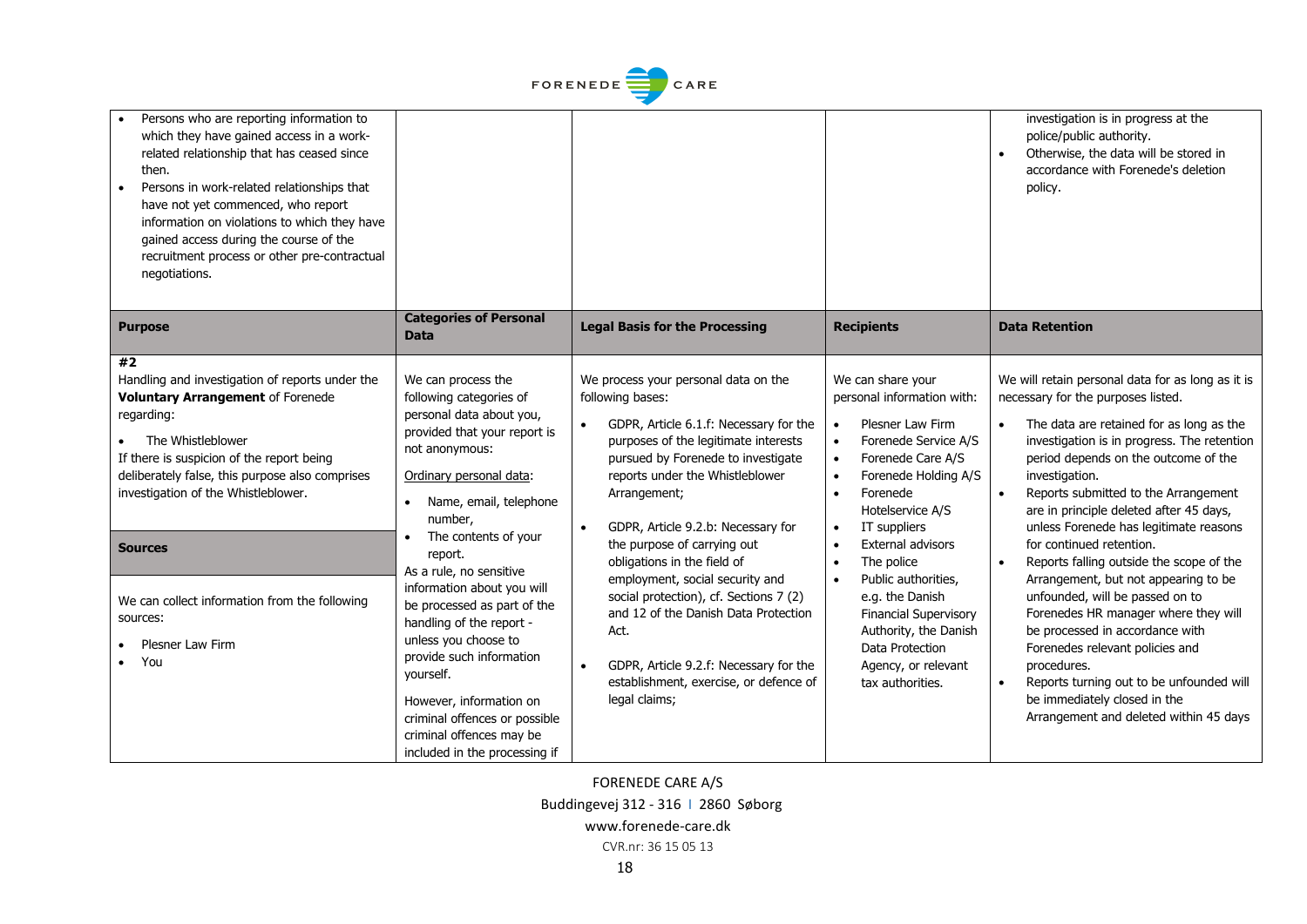| there is a suspicion that the<br>submitted report is<br>deliberately false. | Section 8 of the Danish Data<br>Protection Act regarding information<br>on criminal offenses and convictions. | after having been deemed to be<br>unfounded.<br>If a report is conveyed to the police or<br>another public authority, the data will be<br>retained for at least as long as the<br>investigation is in progress at the<br>police/public authority.<br>Otherwise, the data will be stored in<br>accordance with Forenede's deletion |
|-----------------------------------------------------------------------------|---------------------------------------------------------------------------------------------------------------|-----------------------------------------------------------------------------------------------------------------------------------------------------------------------------------------------------------------------------------------------------------------------------------------------------------------------------------|
|                                                                             |                                                                                                               | policy.                                                                                                                                                                                                                                                                                                                           |

#### **4 INFORMATION TO THE REPORTED PERSON AND RECTIFICATION**

If you are subject to a report submitted through the Whistleblower Arrangement, you will be notified as soon as possible after an initial investigation has taken place and all relevant evidence is secured. In this connection, you will receive information about:

- The identity of the person(s) who is/are responsible for the investigation of the report
- A description of the contents of the report

As mentioned below in the section about your general rights, you have a right of access to the report that was submitted about you. However, your right to access to the report might be limited in accordance with the Danish Whistleblower Act.

You also have the right to request rectification of the information in the report if you believe this to be false, misleading, or incomplete. If your request in this respect cannot be met, the information will be supplemented with your comments.

## **5 CONSEQUENCES OF THE PROCESSING**

Reports and investigation of reports to the Whistleblower Arrangement may have significant consequences for the person who is reported, as reports concern violations or suspected violations of the law, as further outlined in the separate guidelines for the Arrangement.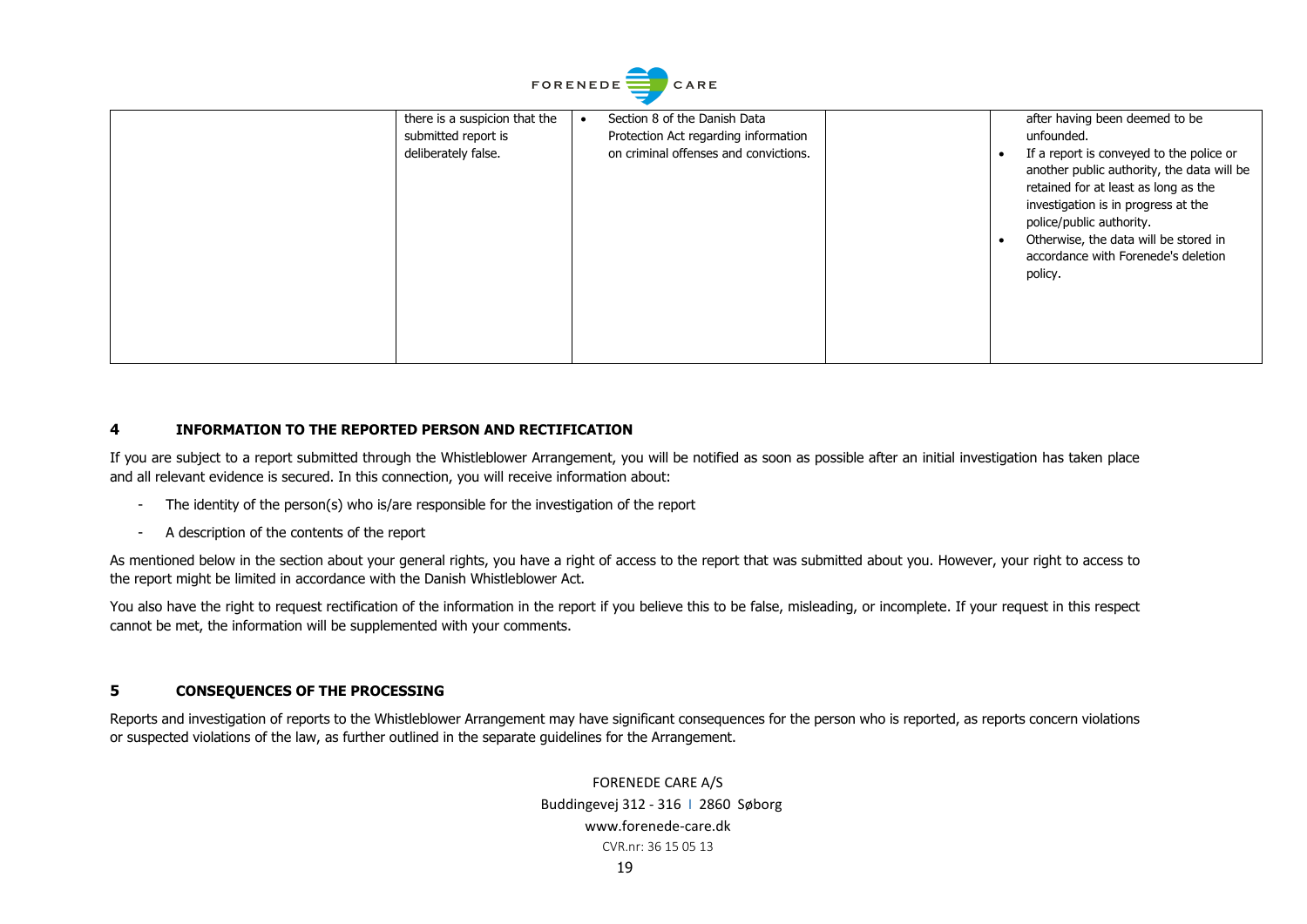

Likewise, a report to the Whistleblower Arrangement may have significant consequences for the person who has submitted the report in case of a deliberately false report. Such cases may have criminal consequences.

#### **6 TRANSFERS TO COUNTRIES OUTISE THE EU/EEA**

Your personal data will not be transferred to countries outside the EU/EEA.

#### **7 YOUR GENERAL RIGHTS**

You have the following rights:

- You have the right to request access to and rectification or deletion of your personal data.
- You also have the right to object to the processing of your personal data and have the processing of your personal data restricted.
- You have the right to receive the personal information provided by yourself in a structured, commonly used and machine-readable format (data portability).
- You may always lodge a complaint with a data protection supervisory authority, e.g. The Danish Data Protection Agency.

You are furthermore entitled to dispute our processing of your personal data in the following events:

• If our processing of your personal data is based on the GDPR, Article 6.1 (e) (public interest or exercise of official authority) or Article 6.1 (f) (balancing of interests), see above under legal basis for the processing, you are, at any time, entitled to dispute such processing for reasons related to your particular situation.

There may be conditions or limitations on these rights, e.g. you may not be entitled to deletion of your personal data in a specific case – this depends on the specific circumstances of the processing activities.

You can make use of your rights by contacting Head of quality, Annette Jellesmark, på [ANNJ@forenede-care.dk.](mailto:ANNJ@forenede-care.dk)